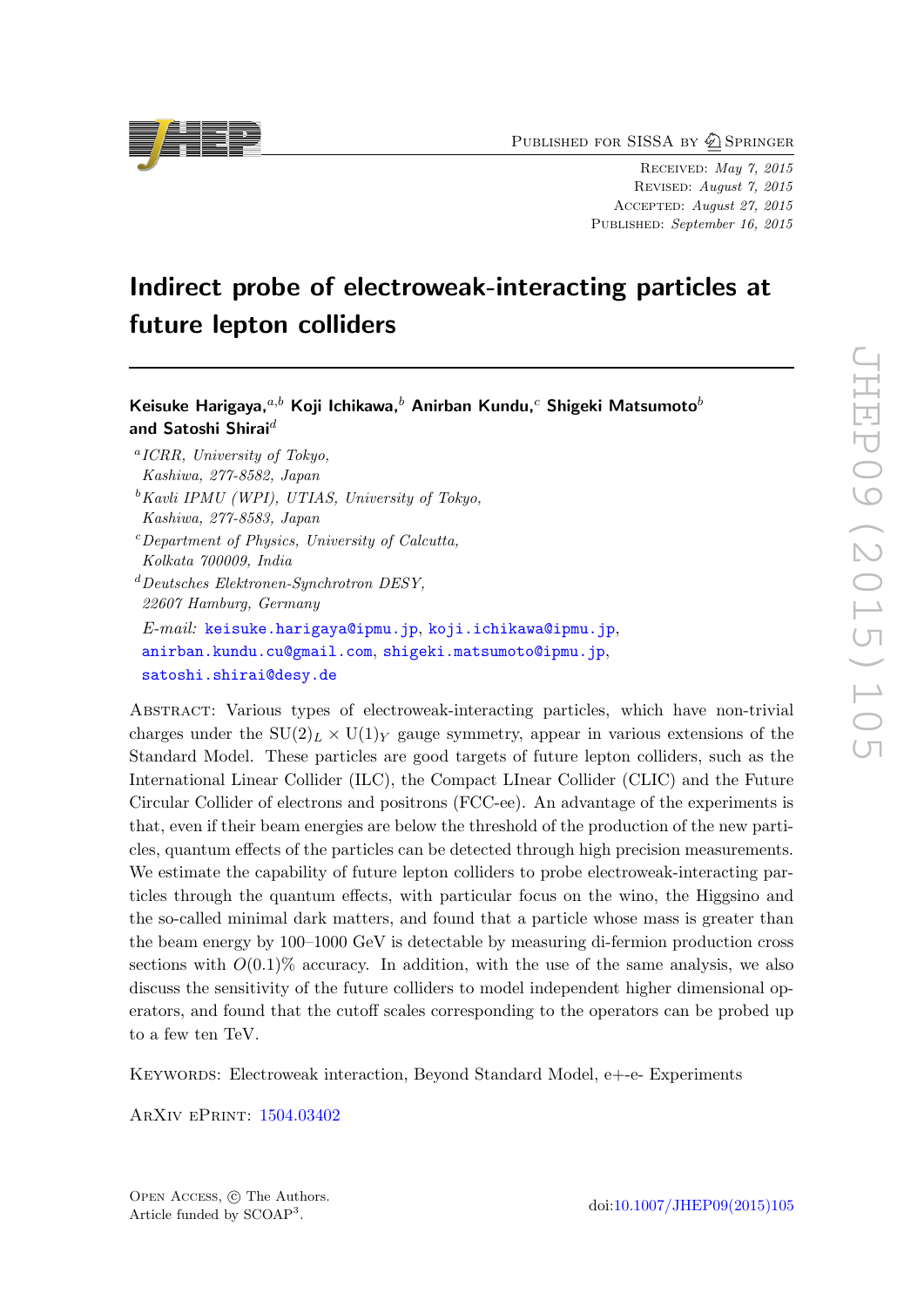## Contents

|                |                                              | 1 Introduction                                                 |                |
|----------------|----------------------------------------------|----------------------------------------------------------------|----------------|
|                | 2 Corrections from an EWIMP                  |                                                                | $\mathbf 2$    |
|                | 2.1                                          | Direct and indirect collider signatures of an EWIMP            | $\overline{2}$ |
|                |                                              | 2.2 Corrections to di-fermion production processes             | $\overline{4}$ |
|                | 3 Prospects of indirect signatures of EWIMPs |                                                                | 7              |
|                | 3.1                                          | Analysis method and detector performance                       | 7              |
|                | $3.2^{\circ}$                                | Examples                                                       | 8              |
|                |                                              | 3.3 Potential of future lepton colliders with large $\sqrt{s}$ | 12             |
| $\overline{4}$ | Summary                                      |                                                                | 12             |

#### <span id="page-1-0"></span>1 Introduction

A very wide range of models beyond the Standard Model (SM) predict extra ElectroWeak-Interacting Massive Particles (EWIMPs). One of the most promising possibilities is a weakly interacting massive particle as a dark matter candidate. For instance, a particle in a higher representation of  $SU(2)_L$  attracts attention as "Minimal Dark Matter" (MDM) [\[1–](#page-13-0) [3\]](#page-14-0). Such a large gauge quantum number strictly restricts couplings between the particle and SM particles, and make the particle accidentally long-lived enough to be dark matter. Another concrete example is the Lightest Supersymmetric (SUSY) Particle (LSP). After the discovery of the SM-like Higgs boson with a mass around  $125 \,\text{GeV}$  [\[4,](#page-14-1) [5\]](#page-14-2), the wino LSP and the Higgsino LSP attract more attention. The wino LSP is a natural prediction in the framework of the anomaly mediation  $[6, 7]$  $[6, 7]$  $[6, 7]$  (see also  $[8-10]$  $[8-10]$ ) and various high-scale SUSY scenarios  $[11-17]$  $[11-17]$ , which are all compatible with the  $125 \,\text{GeV}$  Higgs mass  $[18-23]$  $[18-23]$ . Their theoretical and phenomenological aspects are now being intensively studied [\[24–](#page-15-1)[30\]](#page-15-2). The Higgsino LSP is, on the other hand, predicted in the focus point like scenarios [\[31–](#page-15-3) [33\]](#page-15-4), which are again compatible with the observed Higgs mass while succeeding to give the electroweak scale naturally. In this article, we consider these well-motivated EWIMPs as examples.

It is essential to study the nature of such EWIMPs in order to solve the dark matter problem and understand its underlying fundamental theory. There are various ways to examine EWIMPs. If an EWIMP is a dark matter particle, its cosmic abundance and direct (indirect) signatures provide us precious information on it. If an EWIMP couples to SM particles, low-energy precise measurements of the Z boson and the electric dipole moment of SM particles may reveal its nature  $[34, 35]$  $[34, 35]$  $[34, 35]$ . Among various examinations, the most convincing one is a high-energy collider experiment. If an EWIMP is, however,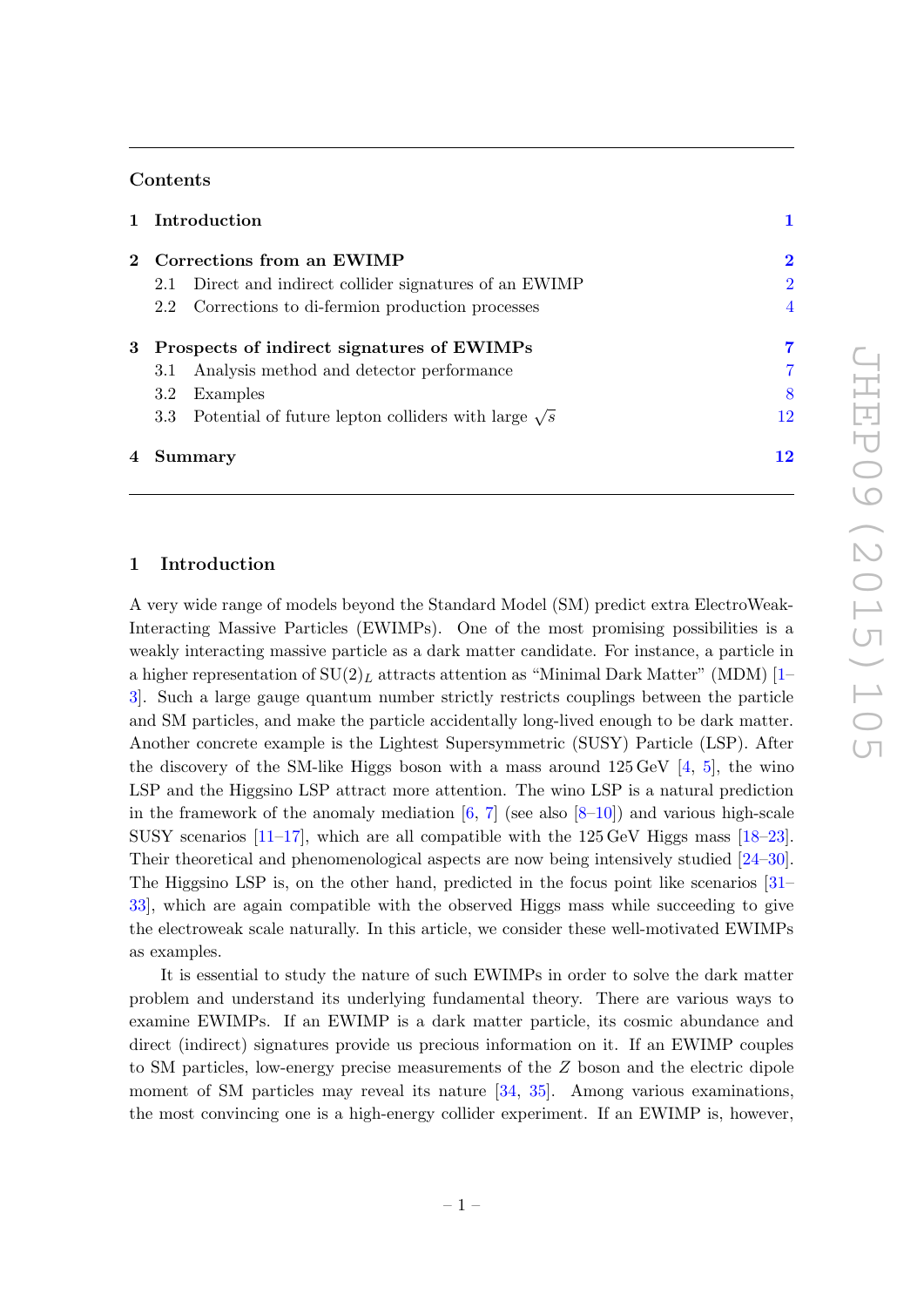color-neutral, hadron colliders are not powerful to search for it due to huge backgrounds, unless the EWIMP gives a very special signature like a massive charged track [\[17,](#page-14-8) [36–](#page-15-7)[41\]](#page-16-0). In fact, the 8 TeV running of the Large Hadron Collider gives a poor constraint on the pure Higgsino LSP with its mass about 100 GeV [\[42\]](#page-16-1), which is almost the same as the one from the 209 GeV running of the LEP  $\mathbb{I}$  [\[43\]](#page-16-2). We therefore expect that future lepton colliders, such as the International Linear Collider (ILC), the Compact LInear Collider (CLIC) and the Future Circular Collider of  $e^-e^+$  (FCC-ee), offer us the most promising way to examine EWIMPs.

An important question here is; how much beam energy is necessary to probe EWIMPs? It is obvious that a beam energy significantly above the threshold of EWIMP production is adequate to detect them utilizing e.g. the mono-photon search [\[44,](#page-16-3) [45\]](#page-16-4). However, even if the beam energy is less than the threshold, virtual EWIMP-loop corrections must contribute to SM processes. Detailed observations of the processes therefore enable us to reveal the contributions of EWIMPs. We show in this article that the SM process  $e^-e^+ \to f\bar{f}$  (with  $f$ being some SM fermion) is actually suitable to probe the contributions. We eventually find that an EWIMP with its mass larger than the beam energy by 100–1000 GeV is detectable depending on its  $SU(2)_L \times U(1)_Y$  charges when its differential cross section is measured with  $O(0.1)\%$  accuracy under a well-polarized beam.

The organization of this article is as follows. In section [2,](#page-2-0) we consider radiative corrections to SM processes from EWIMP-loop diagrams and argue that the di-fermion production channel  $e^-e^+ \to f\bar{f}$  is indeed a powerful probe. In section [3,](#page-7-0) we discuss the sensitivity of future lepton colliders to detect the EWIMP corrections with some well-motivated examples (the Wino LSP, the Higgsino LSP and some MDMs), and also study the prospect of model-independent higher dimensional operators. Section [4](#page-12-1) is devoted to summary of our discussion.

# <span id="page-2-0"></span>2 Corrections from an EWIMP

#### <span id="page-2-1"></span>2.1 Direct and indirect collider signatures of an EWIMP

Let us consider an EWIMP of a mass  $m (> 0)$  which is an  $SU(2)_L$  *n*-tuplet and has a hypercharge of Y . Here we assume that the EWIMP interacts with SM particles only through the SM gauge interactions. The EWIMP may have other renormalizable interactions with SM particles especially when it is scalar. For instance, the interaction  $|\phi|^2|H|^2$  is allowed with  $\phi$  being the EWIMP. The interaction  $(\phi H)^2$  or  $(\phi^{\dagger} H)^2$  is also possible if  $\phi$  has a hypercharge of  $\pm 1/2$ . Though these interactions contribute to the EWIMP mass after the electroweak symmetry breaking, its effect is not significant as far as the EWIMP mass  $m$  is enough larger than the electroweak scale. We therefore neglect the effects in the following discussions to make our discussion simple.<sup>[1](#page-2-2)</sup>

<span id="page-2-2"></span><sup>&</sup>lt;sup>1</sup>The interactions addressed here are allowed even if the EWIMP is odd under some  $Z_2$  symmetry while all SM particles being even, as in the case that the EWIMP is dark matter. The interactions are, however, severely constrained by recent dark matter direct detection experiments when the EWIMP plays the role of dark matter.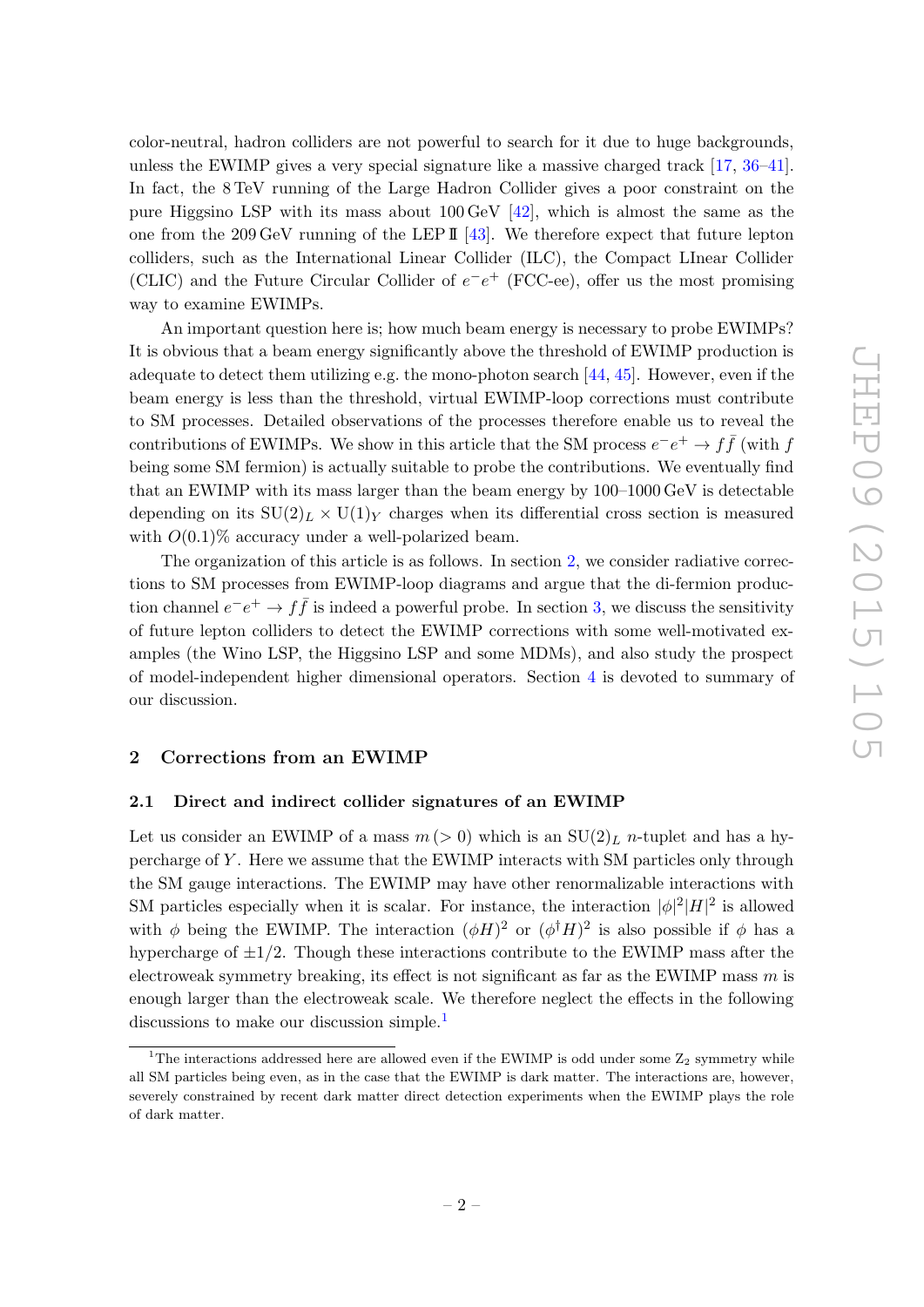Let us now start discussing physics of the EWIMP at future lepton colliders. When the center of mass energy of the collision  $\sqrt{s}$  is larger than 2m, the EWIMP can be directly pair-produced. We will then observe missing energy plus photons and/or (soft) hadrons and/or massive charged tracks accompanying with the EWIMP production  $[46]$ <sup>[2](#page-3-0)</sup>. In this case, although the detail of signatures depends strongly on how the mass of each component of the EWIMP multiplet is distributed, the potential for discovery of the EWIMP in future lepton colliders is promising.

When  $\sqrt{s}$  is less than 2m, we can probe indirect effects of the EWIMP on SM processes, while the EWIMP itself cannot be directly produced. In order to study the indirect effects of the EWIMP for the case of  $m \gg \sqrt{s}$ , it is convenient to consider an effective field theory, namely the SM Lagrangian plus higher dimensional operators which are obtained after integrating the EWIMP out [\[49\]](#page-16-6). Leading contributions are given by the following dimension six operators;

<span id="page-3-1"></span>
$$
\Delta \mathcal{L}_{\text{dim.6}} = -\frac{c_{2W}^{\pm}}{2\Lambda_{2W}^{2}} (D^{\mu} W_{\nu\rho}^{a})(D_{\mu} W^{a\nu\rho}) + \frac{g c_{3W}^{\pm}}{6\Lambda_{3W}^{2}} \varepsilon^{abc} W_{\rho}^{a\mu} W_{\mu}^{b\nu} W_{\nu}^{c\rho} - \frac{c_{2B}^{\pm}}{2\Lambda_{2B}^{2}} (\partial^{\mu} B_{\nu\rho})(\partial_{\mu} B^{\nu\rho}), \tag{2.1}
$$

where  $\Lambda$ 's are suppression scales of  $O(4\pi m)$ ,  $c^{\pm}$ 's are a sign  $\pm 1$ ,  $g(g')$  is the gauge coupling of SU(2)<sub>L</sub> (U(1)<sub>Y</sub>) and  $W_{\mu\nu}^a$  (B<sub> $\mu\nu$ </sub>) is the field strength tensor of the gauge interaction  $SU(2)_L$  (U(1)<sub>Y</sub>), respectively, with  $D_\mu$  being the covariant derivative on  $W^a_{\mu\nu}$ . At oneloop level,

$$
\frac{c_{2W}^{\pm}}{\Lambda_{2W}^2} = \frac{g^2}{16\pi^2} \frac{1}{60m^2} \frac{n(n-1)(n+1)}{6} \begin{cases} 1 & \text{(Complex scalar)}\\ 8 & \text{(Dirac fermion)} \end{cases},\tag{2.2}
$$

$$
\frac{c_{3W}^{\pm}}{\Lambda_{3W}^2} = \frac{g^2}{16\pi^2} \frac{1}{60m^2} \frac{n(n-1)(n+1)}{6} \begin{cases} 1 & \text{(Complex scalar)}\\ -2 & \text{(Dirac fermion)} \end{cases}, \tag{2.3}
$$

$$
\frac{c_{2B}^{\pm}}{\Lambda_{2B}^2} = \frac{g'^2}{16\pi^2} \frac{1}{60m^2} 2nY^2 \begin{cases} 1 & \text{(Complex scalar)}\\ 8 & \text{(Dirac fermion)} \end{cases} . \tag{2.4}
$$

An additional factor of 1/2 should be multiplied for a real scalar and a Majorana fermion.

The operator involving three field strength tensors of  $W_{\mu\nu}^a$  induces anomalous triple gauge couplings  $\gamma WW$  and  $ZWW$  (with  $\gamma$ , W and Z being photon, W and Z bosons), which affect e.g. the process  $e^-e^+ \rightarrow W^-W^+$ . For  $\sqrt{s} = 1 - 5 \text{ TeV}$  and the integrated luminosity  $L = 1$  ab<sup>-1</sup>, it has been shown that  $\Lambda_{3W} = 5 - 10 \text{ TeV}$  can be probed through the process [\[50,](#page-16-7) [51\]](#page-16-8). On the other hand, as the operators involving two field strength tensors of  $W_{\mu\nu}^a$  or  $B_{\mu\nu}$  become four Fermi-interactions via the equations of motions of the gauge fields, the operators also affect the processes  $e^-e^+ \rightarrow f\bar{f}$  (with f being the SM fermion). Through these processes, the suppression scales can be probed up to  $\Lambda_{2W,2B} \sim$  $30(\sqrt{s}/1 \,\mathrm{TeV})^{1/2} (L/1 \,\mathrm{ab}^{-1})^{1/4} \,\mathrm{TeV}$ , as we will see in the next section. We therefore expect that these di-fermion production processes will be better to probe the EWIMP indirectly.

<span id="page-3-0"></span><sup>&</sup>lt;sup>2</sup>If another new particle has a mass of  $O(m)$ , we may observe other collider signatures in addition to those mentioned here. See e.g. refs. [\[47,](#page-16-9) [48\]](#page-16-10) for the sequestering scenario with the anomaly mediation.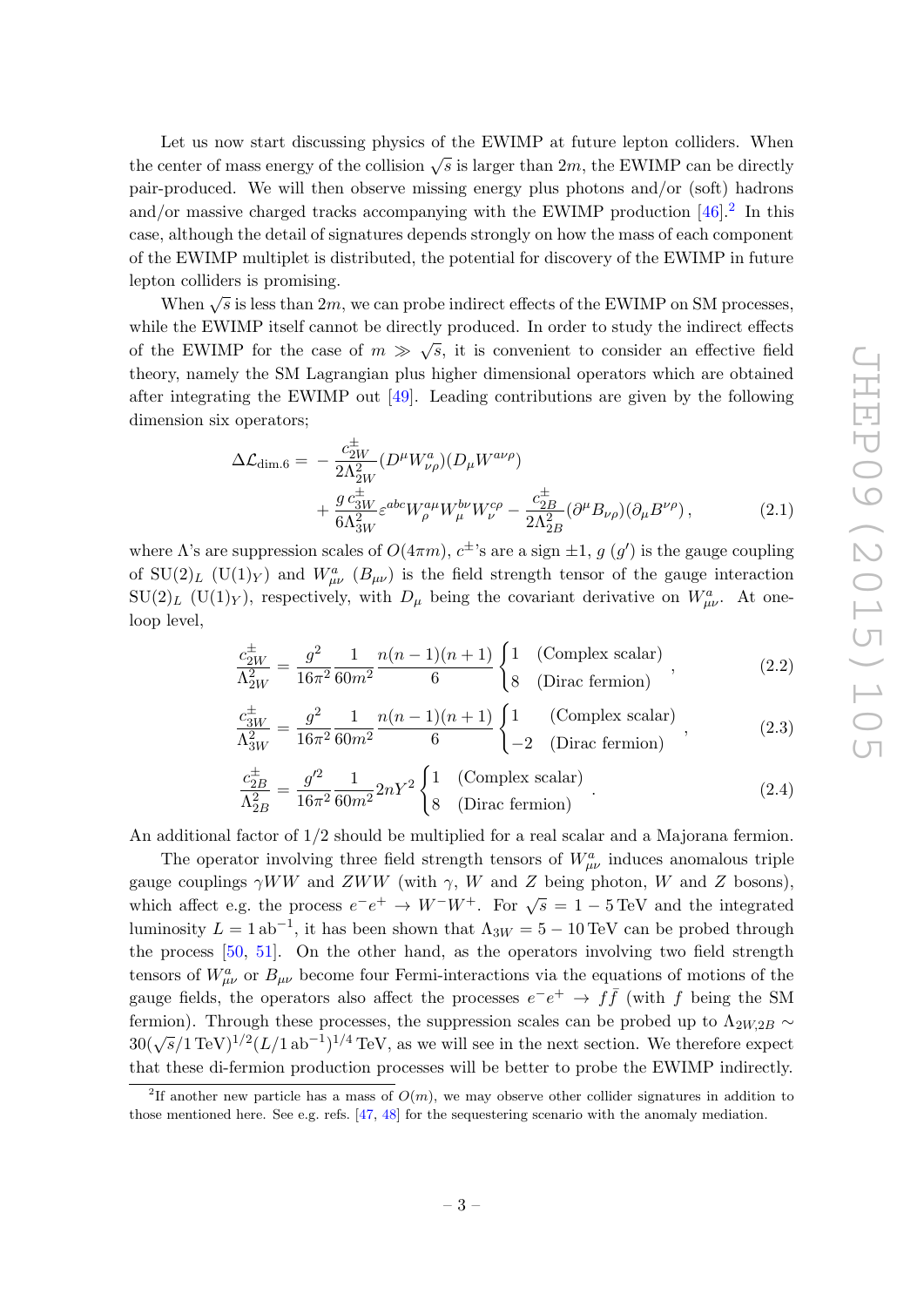

<span id="page-4-1"></span>Figure 1. Corrections to the di-fermion (di-muon) production process from a fermionic EWIMP.

#### <span id="page-4-0"></span>2.2 Corrections to di-fermion production processes

According to the argument in the previous subsection, we focus on the SM processes  $e^-e^+ \to f\bar{f}$  in this article and investigate the capability of future lepton colliders to probe EWIMPs. They affect the cross sections of the processes through loop corrections even if the beam energy is smaller than  $m$ . An example of the corrections to the process (dimuon production process) from a fermionic EWIMP is shown in figure [1.](#page-4-1) Though we have assumed  $m \gg \sqrt{s}$  in the previous subsection and used the effective field theory including dimension six operators, full form factors of the gauge boson propagators are needed for  $m \gtrsim \sqrt{s}/2$ . After integrating the EWIMP out at one-loop level, we obtain the following effective Lagrangian for the  $e^-e^+ \to f\bar{f}$  processes:

$$
\mathcal{L}_{\text{eff}} = \mathcal{L}_{\text{SM}} + \frac{g^2 C_{WW}}{8} W_{\mu\nu}^a \, \Pi(-D^2/m^2) \, W^{a\mu\nu} + \frac{g'^2 C_{BB}}{8} B_{\mu\nu} \, \Pi(-\partial^2/m^2) \, B^{\mu\nu} + \cdots, \tag{2.5}
$$

where  $\mathcal{L}_{\text{SM}}$  stands for the SM Lagrangian and the coefficients  $C_{WW}$  and  $C_{BB}$  are given by

<span id="page-4-3"></span>
$$
C_{WW} = \frac{n(n-1)(n+1)}{6} \begin{cases} 1 & \text{(Complex scalar)}\\ 8 & \text{(Dirac fermion)} \end{cases}, \tag{2.6}
$$

<span id="page-4-4"></span>
$$
C_{BB} = 2nY^2 \begin{cases} 1 & \text{(Complex scalar)}\\ 8 & \text{(Dirac fermion)} \end{cases} . \tag{2.7}
$$

An additional factor  $1/2$  should be multiplied for a real scalar and a Majorana fermion.<sup>[3](#page-4-2)</sup> The ellipsis at the end of the Lagrangian includes operators composed of the strength tensors more than two, but those are irrelevant for the following discussion. The function  $\Pi(x)$  is the renormalized self-energy of the gauge bosons from the EWIMP's loop. Its

<span id="page-4-2"></span><sup>&</sup>lt;sup>3</sup>If the EWIMP is either a complex scalar or a Dirac fermion with  $Y \neq 0$  and plays the role of dark matter, current direct detection experiments of dark matter have already ruled out this possibility, since a Z boson mediated process gives a too large spin-independent scattering cross section of the EWIMP off a nucleon. These constraints can be avoided by introducing a small coupling between the Higgs and the EWIMP, which decompose the complex scalar (the Dirac fermion) into two real scalars (two Majorana fermions) after the electroweak symmetry breaking. Even a higher dimensional coupling suppressed by a scale much higher than the electroweak one is enough to achieve the mass splitting of  $\gtrsim O(100)$  keV and thus to avoid the constraints. This is in fact the case of the Higgsino dark matter in the high-scale SUSY scenario [\[52\]](#page-16-11). Such a highly suppressed coupling does not alter our discussion at all.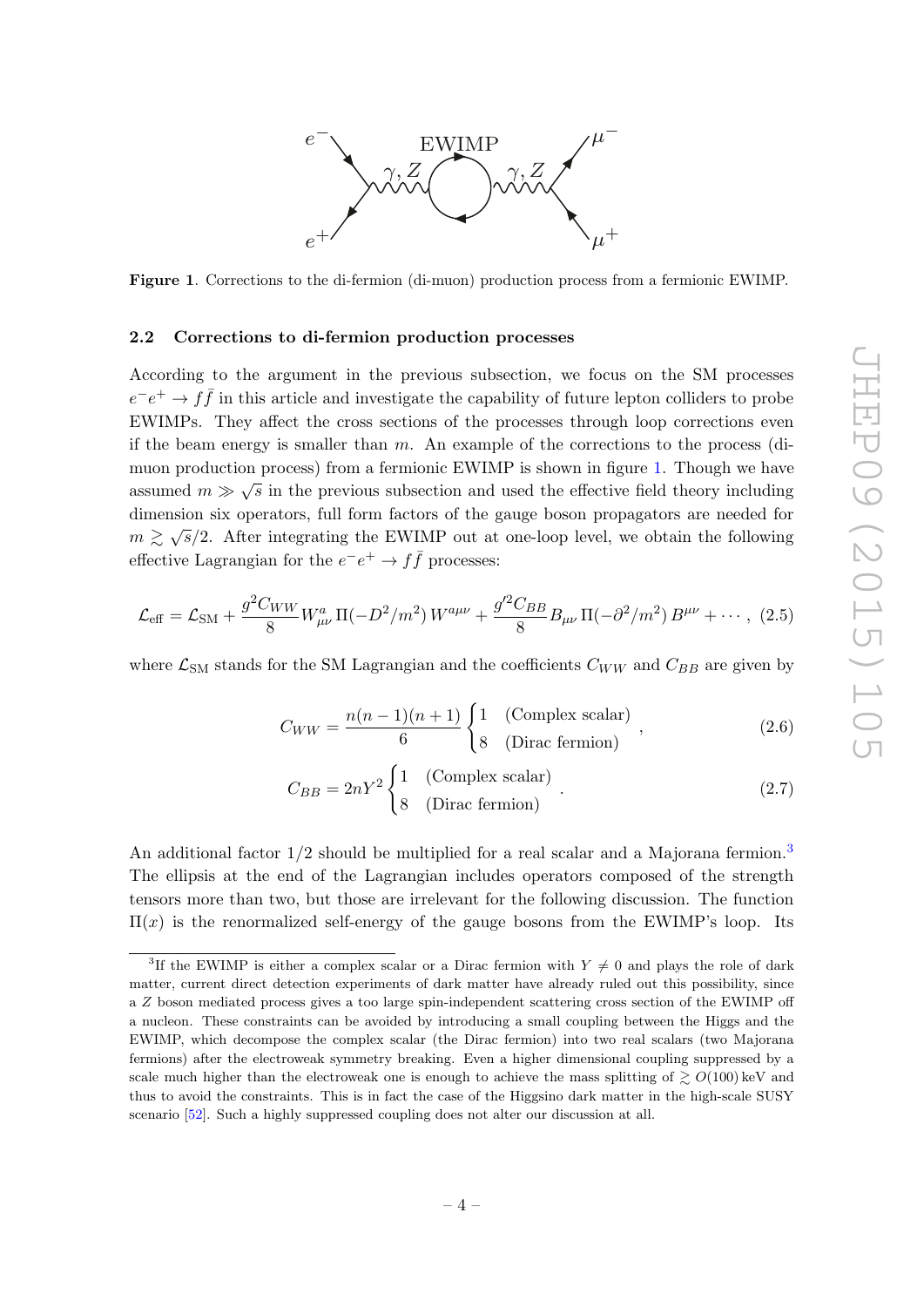explicit form is

$$
\Pi(x) = \begin{cases}\n\frac{1}{16\pi^2} \int_0^1 dy y (1 - y) \ln[1 - y(1 - y)x] & \text{(Fermion)} \\
\frac{1}{16\pi^2} \int_0^1 dy (1 - 2y)^2 \ln[1 - y(1 - y)x] & \text{(Scalar)}\n\end{cases}
$$
\n(2.8)

Here we have used the  $\overline{\text{MS}}$  regularization scheme with the renormalization scale of  $\mu = m$ .

As can be seen in the effective Lagrangian [\(2.5\)](#page-4-3), the EWIMP's effect is encoded in the operators involving two field strength tensors, as expected from the argument in the previous subsection. This effect is highly suppressed when the typical energy scale of processes under consideration is much smaller than the EWIMP mass  $m$ . It is worth notifying that the absence of couplings to any SM particles other than the gauge interactions ensure the SM symmetry like flavor, CP and custodial symmetries, etc. Precision measurements at low energy experiments are thus not efficient to see the effect of the EWIMP.<sup>[4](#page-5-0)</sup> Energetic lepton colliders such as the ILC, the CLIC and the FCC-ee will therefore play an important role to detect the new EWIMP.

Let us calculate the indirect corrections to the process  $e^-e^+ \rightarrow f\bar{f}$ . When the final state is a SM fermion pair other than an electron-positron pair, the leading order (LO) amplitude is

<span id="page-5-1"></span>
$$
i\mathcal{M}_{\text{LO}}[e_{h}^{-}(p)e_{h}^{+}(p') \to f_{h'}(k)\bar{f}_{h'}(k')]
$$
  
=  $i[\bar{v}_{h}(p')\gamma^{\mu}u_{h}(p)] \sum_{V=\gamma,Z} \frac{C_{e_{h}V}C_{f_{h'}V}}{s-m_{V}^{2}}[\bar{u}_{h'}(k)\gamma_{\mu}v_{h'}(k')],$  (2.9)

where  $h, h' = L, R$  ( $\bar{h}, \bar{h}' = R, L$ ) represent the chirality of the fermions. Fermion wave functions are defined as  $u_{L(R)}(p) = P_{L(R)}u(p)$  and  $v_{L(R)}(p) = P_{L(R)}v(p)$  with  $u(p)$  and  $v(p)$ being those of particles and anti-particles. Gauge couplings of the fermions are given by  $C_{f_L Z} = g_Z(T_{3f}/2 - Q_f s_W^2)$ ,  $C_{f_R Z} = -g_Z Q_f s_W^2$  and  $C_{f_L \gamma} = C_{f_R \gamma} = eQ_f$  with  $s_W$ ,  $T_{3f}$  and  $Q_f$  being the sine of the Weinberg angle, the third component of the weak isospin and the electric charge of the fermion f. The coupling  $g_Z$  is defined by  $g_Z = g/c_W$  with  $c_W$  being the cosine of the Weinberg angle.

When the final state is an electron-positron pair, the LO amplitude of processes  $e^-_L$  $L^-e_R^+ \rightarrow e_R^ Re_L^+$  $_L^+$  and  $e_R^ Re_L^+ \rightarrow e_L^ _{L}^{-}e_{R}^{+}$  $R^{\dagger}$  are again given by the amplitude [\(2.9\)](#page-5-1). On the other hand, those of other processes,  $e_L^ \bar{L}e_R^+ \rightarrow e_L^ \bar{L}e_R^+$  $\frac{+}{R}$ ,  $e_R^ R^- e^+_L \rightarrow e^-_R$  $Re_L^+$  $_L^+$ ,  $e_L^ \bar{L}e^+_L \rightarrow e^-_L$  $\bar{L}e^+_{L}$  $e_R^+$  and  $e_R^ R^-e^+_R \rightarrow e^-_R$  $Re_R^+$  $\overset{+}{R},$ are given by

<span id="page-5-2"></span>
$$
i\mathcal{M}_{LO}(e_h^- e_h^+ \to e_h^- e_h^+) = i[\bar{v}_{h'}(p')\gamma^\mu u_h(p)] \sum_{V=\gamma, Z} \frac{C_{e_h V} C_{e_{h'} V}}{s - m_V^2} [\bar{u}_h(k)\gamma_\mu v_{h'}(k')]
$$

$$
- i[\bar{u}_h(k)\gamma^\mu u_h(p)] \sum_{V=\gamma, Z} \frac{C_{e_h V} C_{e_{h'} V}}{t - m_V^2} [\bar{v}_{h'}(p')\gamma_\mu v_{h'}(k')]. \tag{2.10}
$$

<span id="page-5-0"></span><sup>&</sup>lt;sup>4</sup>Contribution to the oblique parameters  $[53]$  (including the extention of S, T, U  $[54, 55]$  $[54, 55]$  $[54, 55]$ ) from the operators proportional to  $C_{WW}$  and  $C_{BB}$  has been evaluated in ref. [\[56\]](#page-16-15) and turned out to be small.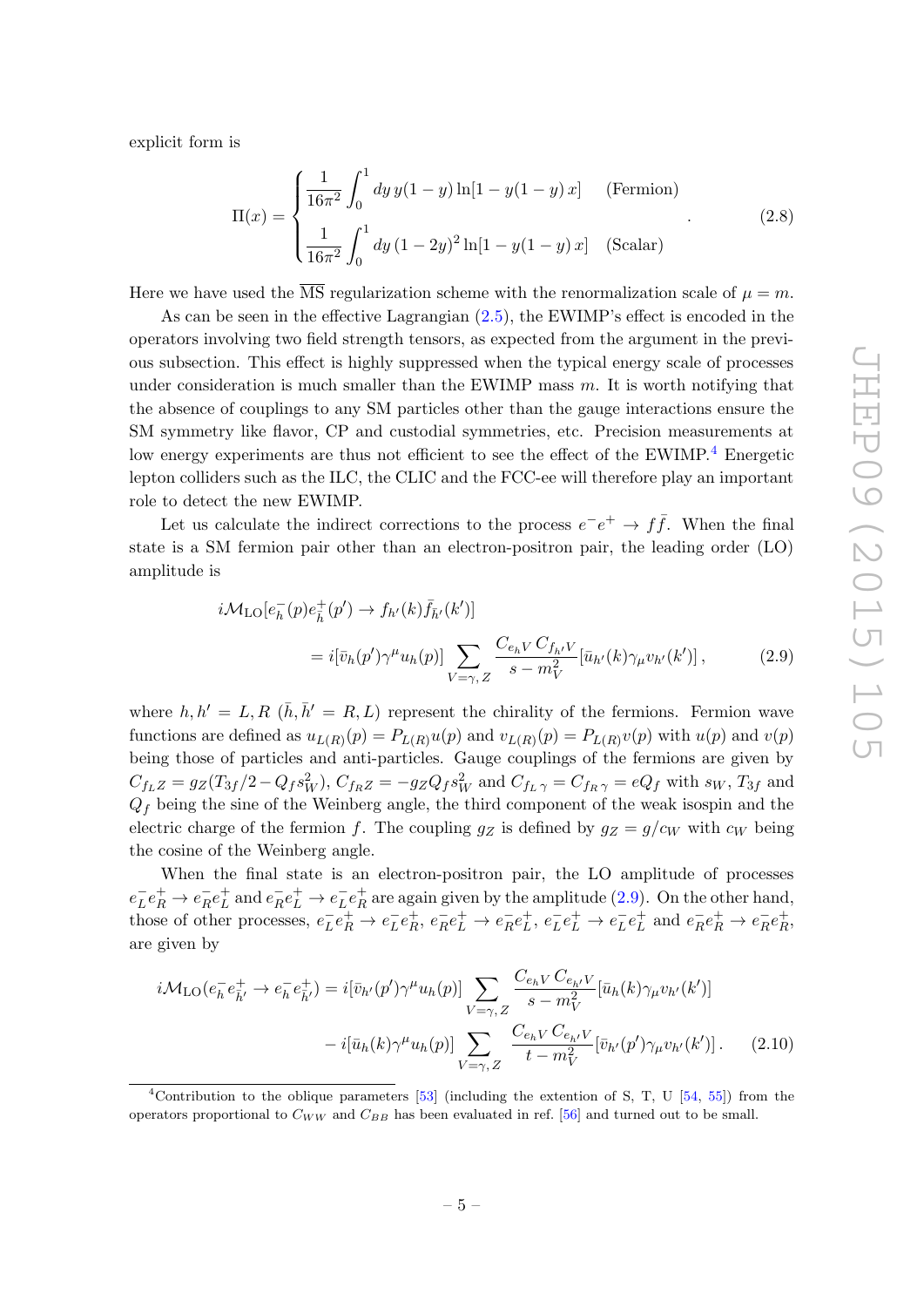The contribution of the EWIMP to the di-fermion processes appear at the next leading order (NLO), which can be evaluated by the effective Lagrangian [\(2.5\)](#page-4-3). When the final state is a SM fermion pair other than an electron-positron pair, the contribution to the amplitude is given by

<span id="page-6-0"></span>
$$
i\mathcal{M}_{\text{BSM}}(e_h^- e_h^+ \to f_{h'} \bar{f}_{h'})
$$
  
=  $i[\bar{v}_h(p')\gamma^\mu u_h(p)] \sum_{V V' = \gamma, Z} \frac{C_{e_h V} C_{f_{h'} V'} d_{V V'} s \Pi(s) [\bar{u}_{h'}(k)\gamma_\mu v_{h'}(k')]}{(s - m_V^2)(s - m_{V'}^2)},$  (2.11)

where  $d_{VV'}$  are gauge group factors whose explicit forms are  $d_{ZZ} = (g_Z^2/2)(c_W^4 C_{WW} +$  $s_W^4 C_{BB}$ ),  $d_{\gamma\gamma} = (e^2/2)(C_{WW} + C_{BB})$  and  $d_{Z\gamma} = d_{\gamma Z} = (e g_Z/2)(c_W^2 C_{WW} - s_W^2 C_{BB})$ , respectively. The EWIMP's contribution to processes  $e_L^+$  $\bar{L}e_R^+ \rightarrow e_R^ Re_L^+$  $e^-_L$  and  $e^-_R$  $Re_L^+ \rightarrow e_L^ \bar{L}e_R^+$  $R^+$  are also given by the above formula. The contribution to the process  $e_h^ \overline{h} e^+_{\overline{h}'} \to e^-_{\overline{h}}$  $\bar{h}e^{\pm}_{\bar{h}'}$  is, on the other hand, given by

<span id="page-6-1"></span>
$$
i\mathcal{M}_{BSM}(e_h^- e_h^+ \to e_h \bar{e}_{\bar{h}'})
$$
  
=  $i[\bar{v}_{h'}(p')\gamma^{\mu}u_h(p)] \sum_{V V' = \gamma, Z} \frac{C_{e_h V} C_{e_{h'} V'} d_{V V'} s \Pi(s) [\bar{u}_h(k)\gamma_{\mu}v_{h'}(k')]}{(s - m_V^2)(s - m_{V'}^2)}$   

$$
- i[\bar{u}_h(k)\gamma^{\mu}u_h(p)] \sum_{V V' = \gamma, Z} \frac{C_{e_h V} C_{e_{h'} V'} d_{V V'} t \Pi(t) [\bar{v}_{h'}(p')\gamma_{\mu}v_{h'}(k')]}{(t - m_V^2)(t - m_{V'}^2)}.
$$
 (2.12)

The NLO amplitudes  $(2.11)$  and  $(2.12)$  have the same chirality structure as the LO ones  $(2.9)$  and  $(2.10)$ . The dominant contribution of the EWIMP is thus from interference between these amplitudes.

As some examples, we show in figure [2](#page-7-2) contributions to the differential cross section of  $e^-e^+ \to f\bar{f}(\gamma)$  from the 700 GeV wino (Majorana fermion with  $n = 3 \& Y = 0$ ), the 600 GeV Higgsino (Dirac fermion with  $n = 2 \& Y = \pm 1/2$ ) and the 1 TeV minimal DM (Majorana fermion with  $n = 5 \& Y = 0$ ) at one-loop level with the center of mass energy of  $\sqrt{s} = 1$  TeV. Polarizations of incoming electron and positron beams are assumed to be  $P_- = -80\%$  (left-handed like) and  $P_+ = 60\%$  (right-handed like), respectively,<sup>[5](#page-6-2)</sup> because the EWIMPs in the examples mainly affect the  $SU(2)_L$  gauge boson propagator through the interaction  $W_{\mu\nu}^a \Pi(-D^2/m^2)W^{a\mu\nu}$  in the effective Lagrangian [\(2.5\)](#page-4-3). While the most important benefit of the beam polarization is to enhance the cross section and effectively increase the integrated luminosity, it also reduces the right-handed electron process which in practice contributes to the background. Therefore, the polarization can enhance the signal significance against the systematic errors, which is an additional gain to the increase of the effective luminosity. In order to depict the figures (and to discuss the prospect of future lepton colliders in the next section), we have also included SM contributions at NLO order using the code aITALC [\[62\]](#page-17-0) with a slight modification, which integrates the programs QGRAF  $[63]$ , DIANA  $[64]$ , FORM  $[65]$ , LOOPTOOLS  $[66]$  and FF  $[67]$ . Here we set  $E_{\gamma}^{\max} = 0.1\sqrt{s}$  for  $e^-e^+ \to f\bar{f}\gamma$  at the NLO calculation.

<span id="page-6-2"></span> $5$ The polarization of the positron beam is assumed to be the future upgradeable maximum at the ILC [\[57–](#page-16-16)[61\]](#page-17-6).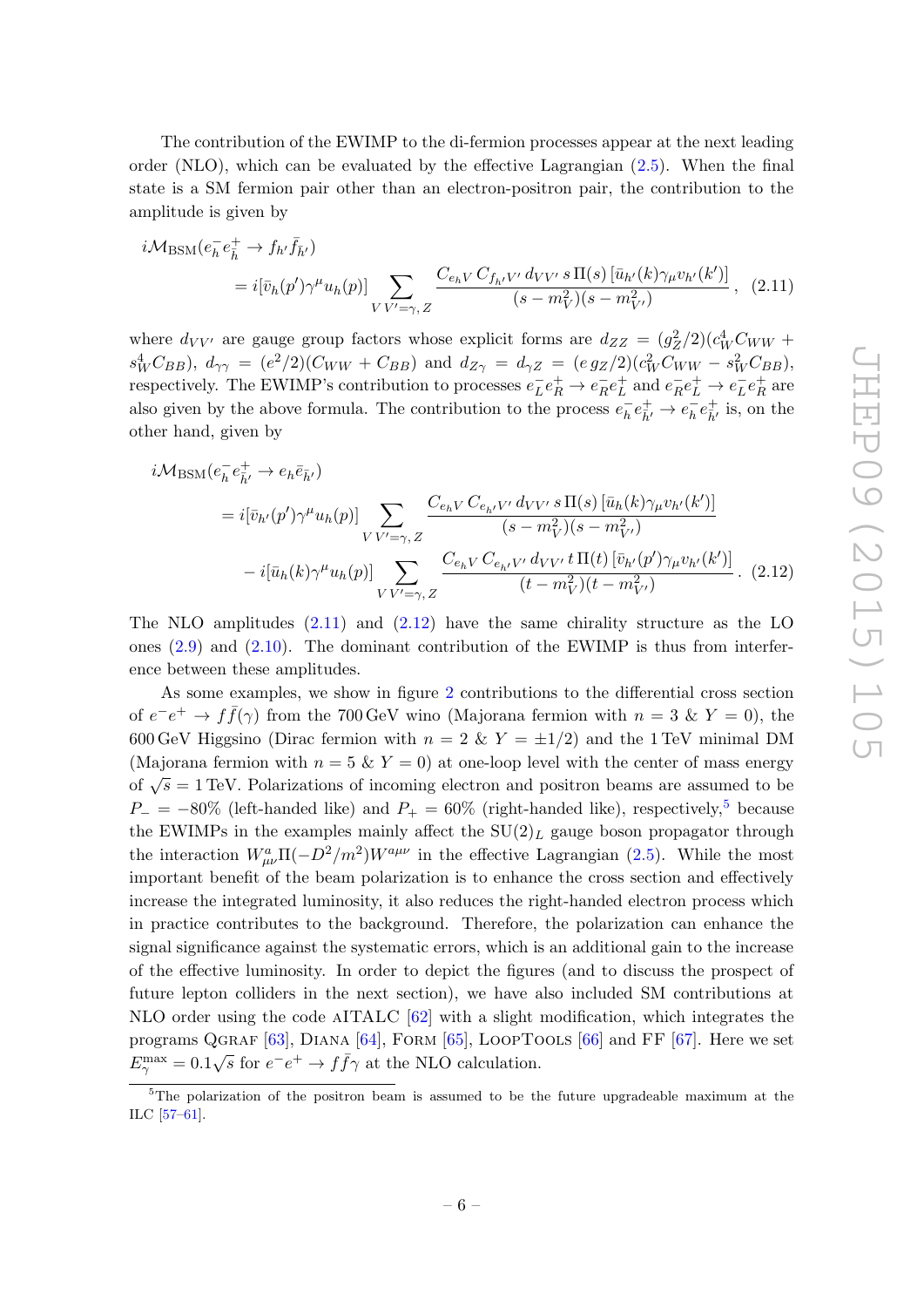

<span id="page-7-2"></span>**Figure 2.** Contributions to the differential cross section of  $e^-e^+ \rightarrow f\bar{f}(\gamma)$  from the 700 GeV wino, the 600 GeV Higgsino and the 1 TeV fermionic minimal dark matter. The center of mass energy is fixed to be  $\sqrt{s} = 1 \text{ TeV}$  with polarizations of incoming electron and positron beams being  $P_ - = -80\%$  and  $P_ + = 60\%$ , respectively. The " $d\sigma_{\rm SM}/d\cos\theta$ " plots show the one-loop SM differential cross sections.

#### <span id="page-7-0"></span>3 Prospects of indirect signatures of EWIMPs

## <span id="page-7-1"></span>3.1 Analysis method and detector performance

In order to quantitatively investigate the capability of future lepton colliders for probing the EWIMP, we adopt the binned likelihood analysis on the differential cross section of the process  $e^-e^+ \to f\bar{f}$ . We use ten uniform intervals for the scattering angle  $\cos \theta \in [-1:1]$ for the final state  $f \neq e^-$ , while  $\cos \theta \in [-0.99 : 0.99]$  for  $f = e^-$ . We have assumed a simplified setup for detection efficiency;  $100\%$  for leptons,  $80\%$  for b-jets and  $50\%$  for c-jets. Here, we require at least one heavy flavor quark identification for  $b$ - and  $c$ -jets channels. We then define the  $\chi^2$  function as

<span id="page-7-3"></span>
$$
\chi^{2} = \sum_{i=1}^{10} \frac{\left[ N_{i}^{(\text{BSM} + \text{SM})} - N_{i}^{(\text{SM})} \right]^{2}}{N_{i}^{(\text{SM})} + \left[ \epsilon_{i} N_{i}^{(\text{SM})} \right]^{2}},
$$
\n(3.1)

where  $N_i^{\text{(SM+BSM)}}$  $N_i^{\text{(SM+BSM)}}$   $(N_i^{\text{(SM)}})$  $i_i^{\text{(SM)}}$ ) is the expected value of the number of events with (without) the EWIMP contribution, while  $\epsilon_i$  represents a systematic error in the estimation of  $N_i^{\text{(SM)}}$  $\frac{i^{(5N)}}{i}$ .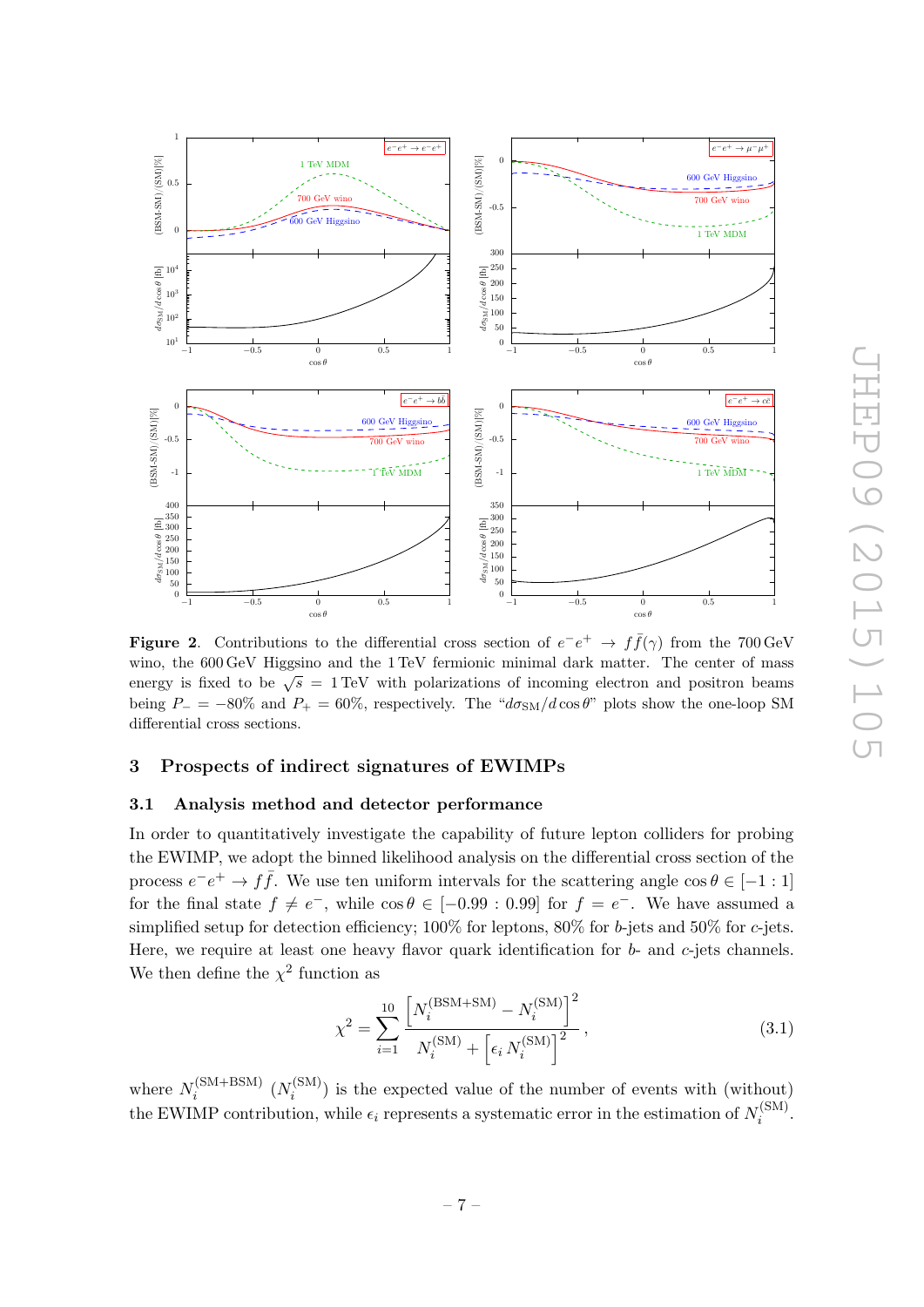The denominator thus represents a quadratic sum of the systematic and statistical errors. We have also assumed that the correlation between the errors is negligible and treated F them as independent ones.

We have only considered the irreducible background from the SM di-fermion process to estimate  $N_i^{\text{(SM)}}$  $i_i^{(SM)}$ , as discussed in the previous section. Other reducible backgrounds are expected to be negligible, for those give little events in the signal region of  $E_f + E_{\bar{f}} \simeq$  $\sqrt{s}$ . In reality, the estimation of the irreducible background suffers from various kinds of experimental uncertainties, such as luminosity, polarization and acceptance estimation errors. The above  $\epsilon_i$  represents a collective parameterization of these uncertainties, which is expected to be  $O(0.1-1)\%$  according to the current ILC technical design report (TDR) [\[57–](#page-16-16) 61. Estimating the precise value of the  $\epsilon_i$  is beyond the scope of this article. Instead, we examine how large the change of  $\epsilon_i$  alters the capability of future lepton colliders by adopting several representative values of  $\epsilon_i = 0, 0.1, 0.3, 0.5$  and 1%.

The deviation from the SM prediction approximately scales as  $N^{(\text{BSM}+\text{SM})} - N^{(\text{SM})} \propto$  $1/m^2$ , because it comes from a interference between the SM and the EWIMP amplitudes. According to the  $\chi^2$  function [\(3.1\)](#page-7-3), when the statistical error dominates the systematic one, the EWIMP mass reach turns out to be approximately proportional to  $s^{1/4}L^{1/4}$  with L being the integrated luminosity. It can therefore be seen that increasing the luminosity  $L$  is equivalent to increasing the collision energy squared s, so that accumulating data at future lepton colliders has a great impact on the EWIMP search. Needless to say, the systematic error eventually dominates the statistical one when  $L$  becomes large enough, which is estimated to be  $L \gtrsim (10^{-5}/\epsilon_i^2)(s/1 \text{ TeV}^2)[\text{ab}^{-1}]$ . The mass reach is then proportional only to s in such a case.

## <span id="page-8-0"></span>3.2 Examples

We are now at the position to discuss the capability of future lepton colliders to probe EWIMPs. As mentioned earlier, we consider several well-motivated EWIMP candidates: the wino LSP, the Higgsino LSP and a few minimal dark matters (MDMs). For the sake of convenience, we also consider the capability in terms of higher-dimensional operators discussed in section [2.1](#page-2-1) in order to provide model-independent perspectives. We have assumed the integrated luminosity of  $L = 3$  ab<sup>-1</sup> and the beam polarizations of  $P_- = -80\%$ and  $P_+ = +60\%$  in the following discussions, unless otherwise stated explicitly.

LSP dark matters. The capability of future lepton colliders to probe the wino LSP  $(n = 3 \& Y = 0,$  Majorana fermion) and Higgsino LSP  $(n = 2 \& Y = \pm 1/2,$  Dirac fermion) are shown in figure [3.](#page-9-0) As we have mentioned before, left-handed electron and right-handed positron beam polarizations have better sensitivity than the opposite ones for these EWIMP candidates. The Higgsino LSP also affects the  $U(1)_Y$  gauge boson propagator, but this contribution is less significant than that from the  $SU(2)_L$  gauge boson propagator due to the smallness of the  $U(1)_Y$  gauge coupling. As can be seen from the figure, a future collider with  $\sqrt{s} = 500 \,\text{GeV}$  (1 TeV) will probe the mass up to 430 GeV  $(670 \,\mathrm{GeV})$  for the wino LSP and 340 GeV (560 GeV) for the Higgsino LSP by measuring the scattering cross section of the  $e^-e^+ \to \mu^- \mu^+$  process with the systematic error of  $\epsilon_i = 0.1\%$ .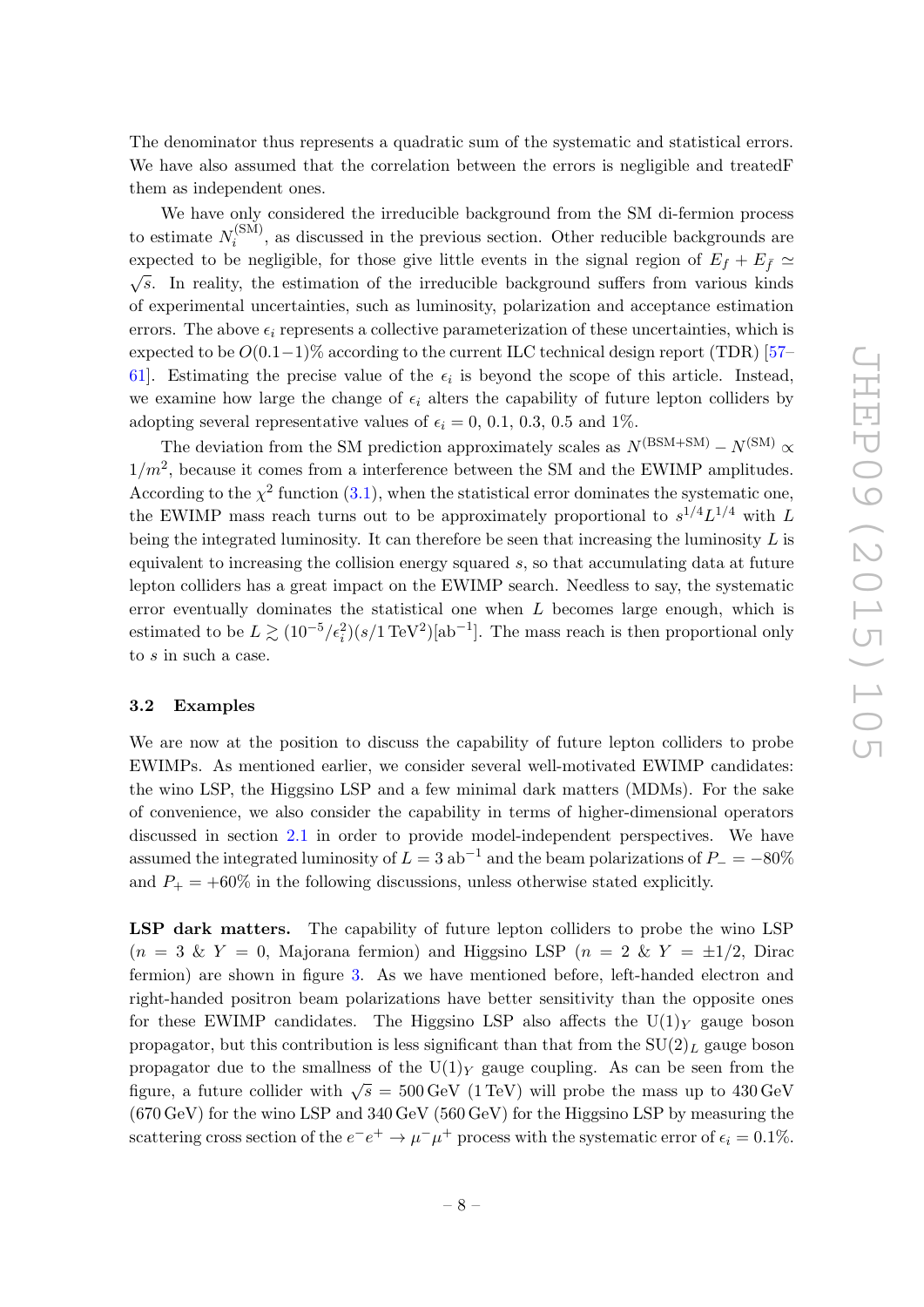

<span id="page-9-0"></span>**Figure 3.** Prospect of LSP dark matter searches: (a) The wino LSP ( $n = 3 \& Y = 0$ , Majorana fermion) and (b) The Higgsino ( $n = 2 \& Y = \pm 1/2$ , Dirac fermion). The differences between the expected reach of the EWIMP mass m at 95% C.L. and the beam energy  $\sqrt{s}/2$  is shown. Here we assume that the integrated luminosity of  $3ab^{-1}$  and the electron and positron beam polarizations of  $-80\%$  and 60%. We have shown the results with the systematic uncertainty of  $\epsilon_i = 0, 0.1, 0.3$ , 0.5 and 1%.

Minimal dark matters. We consider two types of the MDM. One is a Majorana fermion with  $n = 5$  and  $Y = 0$  and the other is a real scalar with  $n = 7$  and  $Y = 0$ . The stability of both particles is automatically guaranteed without imposing any ad hoc parities [\[1–](#page-13-0) [3\]](#page-14-0). The capability of future lepton colliders to probe these dark matters are shown in figure [4.](#page-10-0) Left-handed electron and right-handed positron beam polarizations are better than the opposite ones in both cases. As can be seen from the figure, a future collider with  $\sqrt{s} = 500 \,\text{GeV}$  (1 TeV) will probe the mass up to 850 GeV (1.5 GeV) for the fermionic MDM and 530 GeV (810 GeV) for the bosonic MDM by measuring the scattering cross section of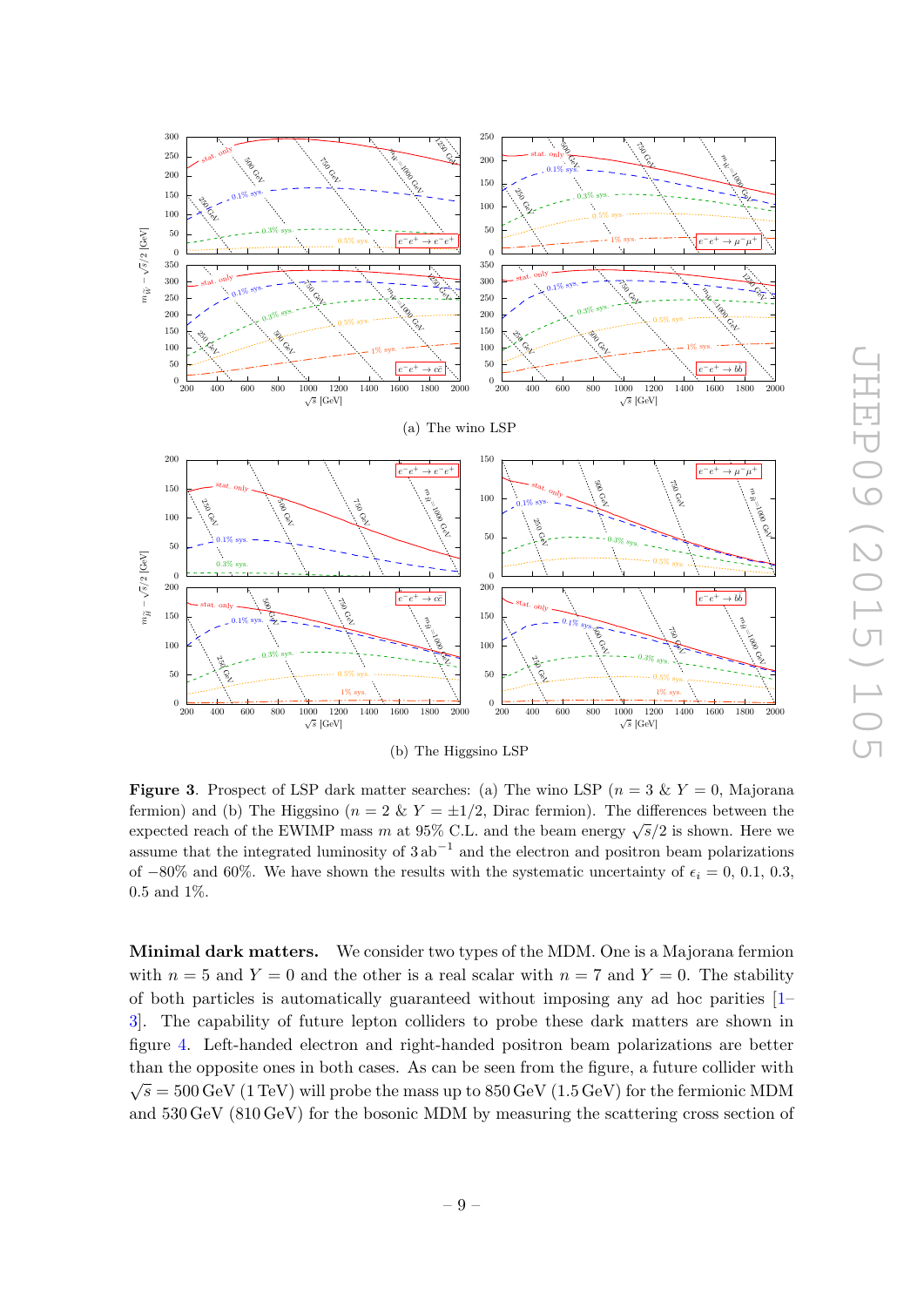

(b) The minimal scalar dark matter  $(n = 7 \text{ and } Y = 0)$ 

<span id="page-10-0"></span>Figure 4. Prospect of minimal dark matter (MDM) searches: (a) The Majorana fermion MDM  $(n = 5 \& Y = 0)$  and The real scalar MDM  $(n = 7 \& Y = 0)$ . The differences between the expected reach of the MDM mass  $m_{\text{MDM}}$  at 95% C.L. and the beam energy  $\sqrt{s}/2$  is shown. Here we assume that the integrated luminosity of  $3ab^{-1}$  and the electron and positron beam polarizations of  $-80\%$ and 60%. We have shown the results with the systematic uncertainty of  $\epsilon_i = 0, 0.1, 0.3, 0.5$  and 1%.

the  $e^-e^+ \to \mu^- \mu^+$  process with the systematic error of  $\epsilon_i = 0.1\%$ . The contribution of the EWIMP to di-fermion processes is approximately proportional to  $n^3$  as seen in eq. [\(2.6\)](#page-4-4), so that the minimal dark matters are more easily accessible than the LSP dark matters.

Dimension-six operators. Here we consider the discovery reach of the higher dimensional operators  $(D^{\mu}W_{\mu\nu}^{a})^{2}$  and  $(\partial^{\mu}B_{\mu\nu})^{2}$  in eq. [\(2.1\)](#page-3-1). Signs  $c_{2W}^{\pm}$  and  $c_{2Z}^{\pm}$  $\frac{1}{2B}$  are fixed to be one, while other choices of the signs does not alter the result much. Expected limits on the cut-off scales  $\Lambda_{2W}$  and  $\Lambda_{2B}$  are shown in figure [5.](#page-11-0) Left-handed electron and right-handed positron beam polarizations provide better sensitivity for  $(D^{\mu}W^{a}_{\mu\nu})^2$ , while right-handed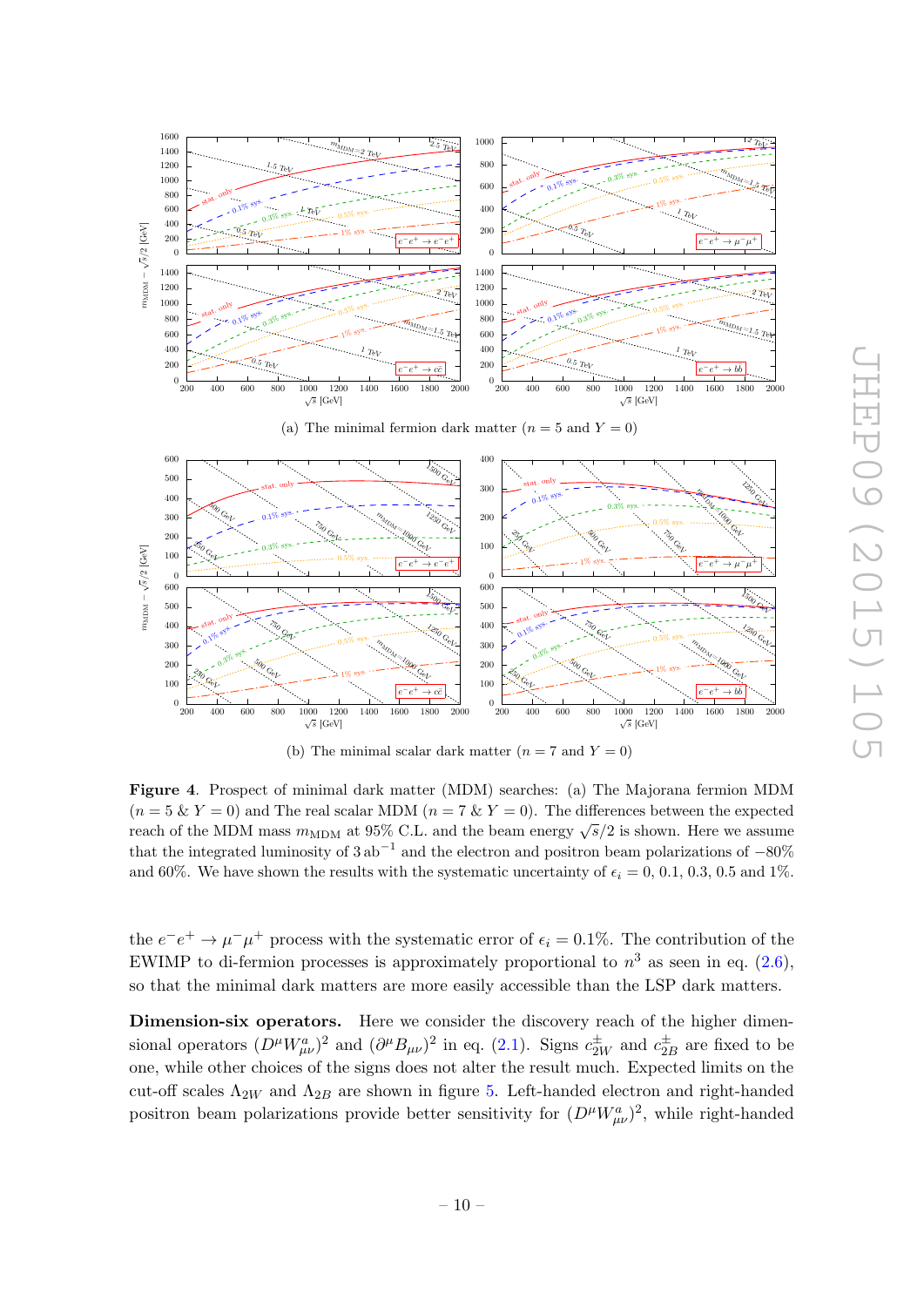

<span id="page-11-0"></span>**Figure 5.** Prospect of dimension six operator searches: (a) The operator  $(D^{\mu}W_{\mu\nu}^{a})^{2}$  and (b)  $(\partial^{\mu}B_{\mu\nu})^2$ . The ratio between the expected reach of the cut-off scale  $\Lambda$  at 95% C.L. and the center of mass energy  $\sqrt{s}$  is shown. Here we assume the integrated luminosity of 3 ab<sup>-1</sup> and the electron and positron beam polarizations of  $-80\%$  and 60% for the case (a) while  $P_$  =  $+80\%$  and  $P_$  =  $-60\%$ for the case (b). We have shown the results with the systematic uncertainty of  $\epsilon_i = 0, 0.1, 0.3, 0.5$ and 1%.

electron and left-handed positron beam polarizations are better for  $(\partial^{\mu}B_{\mu\nu})^2$ , for the righthanded electron has a larger  $U(1)_Y$  gauge charge than that of the left-handed one. We therefore assume the electron and positron beam polarizations of 80% and −60% for the  $(\partial^{\mu}B_{\mu\nu})^2$  case. It can be seen from the figure that a future collider with  $\sqrt{s} = 500 \,\text{GeV}$ (1 TeV) will reach the scale of 15 TeV (22 TeV) for  $\Lambda_{2W}$  and 19 TeV (28 TeV) for  $\Lambda_{2B}$  by measuring the scattering cross section of the  $e^-e^+ \rightarrow \mu^- \mu^+$  process with the systematic error of  $\epsilon_i = 0.1\%.$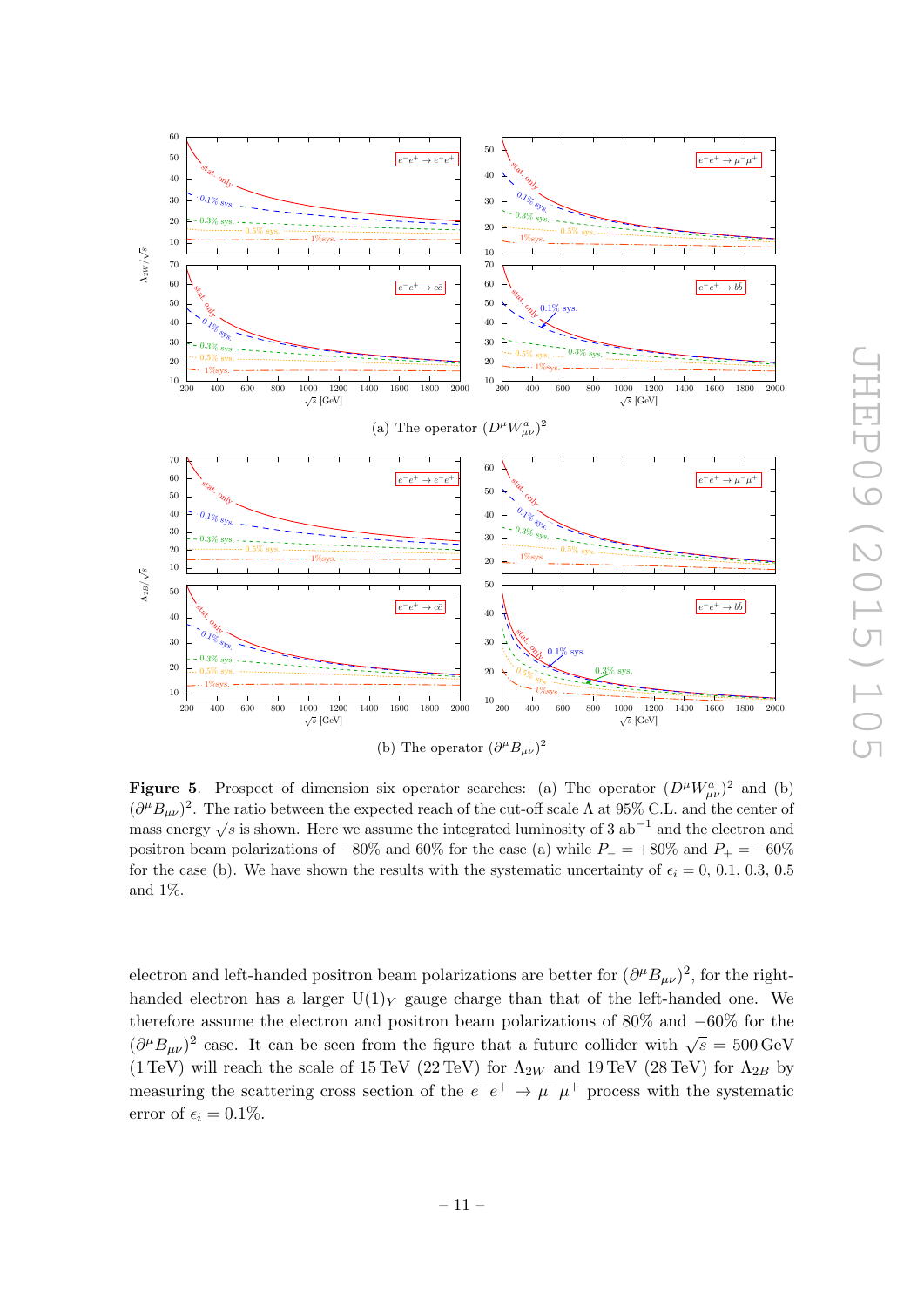

<span id="page-12-2"></span>Figure 6. Ultimate potential of future lepton colliders with large center of mass energy to probe the wino LSP, the Higgsino LSP and the two MDMs discussed in previous subsection. The integrated luminosity is fixed to be 1 ab<sup>-1</sup> (red solid lines) and 10 ab<sup>-1</sup> (blue dashed lines), while the polarizations electron and positron beams are −80% and 60%. Only the statistical uncertainty is taken into account in the analysis. In the yellow-shaded region, the thermal relic abundance of EWIMPs explains the observed abundance of dark matter in the present universe  $\Omega h^2 \simeq 0.12$  [\[2,](#page-13-1) [68\]](#page-17-7).

#### <span id="page-12-0"></span>3.3 Potential of future lepton colliders with large  $\sqrt{s}$

We have discussed the setup motivated mainly by the proposed TDR of the ILC project so far. It would be also interesting to investigate how heavy dark matter can be in principle probed at future lepton colliders with very high energy center of mass energy. In such colliders with beam energy much higher than the TeV scale, the statistical error tends to dominate the systematic one, for di-fermion production cross sections scales as  $1/s$ . We therefore neglect the systematic uncertainty in this investigation and combine the  $e, \mu, c$ and b channels in the analysis in order to estimate the ultimate potential of future lepton colliders for the EWIMP search.

The capability of future lepton colliders to probe the LSP dark matters and the MDM discussed in previous subsection is shown in figure [6.](#page-12-2) The integrated luminosity is fixed to be  $L = 1$  ab<sup>-1</sup> (red solid lines) and 10 ab<sup>-1</sup> (blue dashed lines), while the polarizations electron and positron beams are −80% and 60%. The yellow shaded band represents the region that the observed dark matter density in the universe is explained only by thermal dark matter relics. As we expected in section [3.1,](#page-7-1) the sensitivity reaches are in good agreement with the scaling law  $\sim s^{1/4} L^{1/4}$  although small deviations appear due to logarithm corrections. As can be seen from the figure, the region can be probed through the di-fermion processes when  $\sqrt{s}$  is about the dark matter mass required by the WIMP miracle, except the case of the scalar MDM.

#### <span id="page-12-1"></span>4 Summary

In this article, we have studied the capability of future lepton colliders, such as the ILC, CLIC and FCC-ee, to probe EWIMPs indirectly. We have shown that di-fermion produc-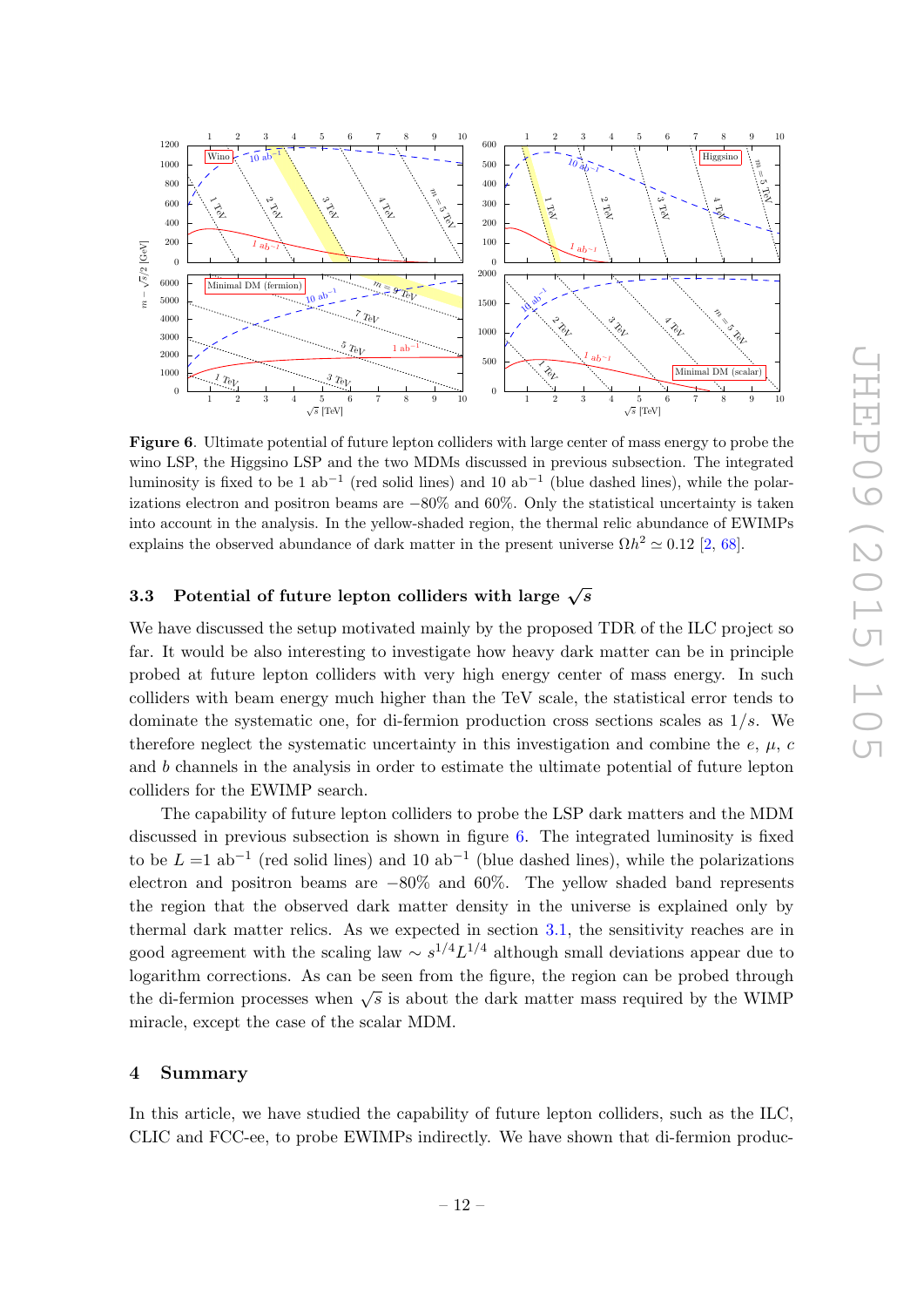tion processes  $e^-e^+ \to f\bar{f}$  are suitable for this purpose when the mass of an EWIMP is much larger than the beam energy. We have found that the mass larger than the beam energy by 100–1000 GeV is actually detectable when systematic errors to measure the cross sections of the processes are well under control at  $O(0.1)\%$  level. We adopt somehow optimistic and simplified assumptions on the collider setup. The systematic errors have actually many origins and thus more complicated. A detailed and realistic analysis will be necessary to conclude the capability of future lepton colliders for this indirect probes, while we expect that it does not alter our result so much and thus the di-fermion processes will play an important role to search for the EWIMP at the colliders.

Let us comment on other channels than di-fermion productions. As we have mentioned in section [2,](#page-2-0) the effect of EWIMPs on the triple gauge couplings (e.g.  $e^-e^+$   $\rightarrow Z/\gamma \rightarrow$  $W-W^+$ ) is not so useful, as far as  $m \gg \sqrt{s}$ . However, when the mass and the beam energy are close to each other,  $m \simeq \sqrt{s}/2$ , the description via dimension six operators is no longer valid. Especially, for an EWIMP with smaller  $n$  and  $Y$  like a Higgsino, the reach of di-fermion channels is not far above beam energy (see figure [3\)](#page-9-0). In such a case, it is not easy to determine which modes, di-fermion or di-boson, is more suitable to search for EWIMPs. It is therefore interesting to study also on the triple gauge boson couplings as a probe of EWIMPs. Another interesting phenomena may appear when  $m \simeq \sqrt{s}/2$ . In such a case, a nearly on-shell EWIMP bound states will appear as an intermediate state and may affect the production cross section significantly. Detailed analysis on this effect is beyond the scope of this article and we put it as a future work.

#### Acknowledgments

This work is supported by the Grant-in-Aid for Scientific research from the Ministry of Education, Science, Sports, and Culture (MEXT), Japan No. 26104009 and 26287039 (S.M.), as well as by the World Premier International Research Center Initiative (WPI), MEXT, Japan (K.H., K.I. and S.M.). The work of K.H. and K.I. is supported in part by a JSPS Research Fellowships for Young Scientists. A.K. likes to thank Department of Science and Technology, Government of India, and Council for Scientific and Industrial Research, Government of India, for funding through research projects. He also likes to thank Kavli IPMU for hospitality during the initial stages of the collaboration.

Open Access. This article is distributed under the terms of the Creative Commons Attribution License [\(CC-BY 4.0\)](http://creativecommons.org/licenses/by/4.0/), which permits any use, distribution and reproduction in any medium, provided the original author(s) and source are credited.

#### References

- <span id="page-13-0"></span>[1] M. Cirelli, N. Fornengo and A. Strumia, Minimal dark matter, [Nucl. Phys.](http://dx.doi.org/10.1016/j.nuclphysb.2006.07.012) B 753 (2006) 178 [[hep-ph/0512090](http://arxiv.org/abs/hep-ph/0512090)] [IN[SPIRE](http://inspirehep.net/search?p=find+EPRINT+hep-ph/0512090)].
- <span id="page-13-1"></span>[2] M. Cirelli, A. Strumia and M. Tamburini, Cosmology and astrophysics of minimal dark matter, [Nucl. Phys.](http://dx.doi.org/10.1016/j.nuclphysb.2007.07.023) **B 787** (2007) 152 [[arXiv:0706.4071](http://arxiv.org/abs/0706.4071)] [IN[SPIRE](http://inspirehep.net/search?p=find+EPRINT+arXiv:0706.4071)].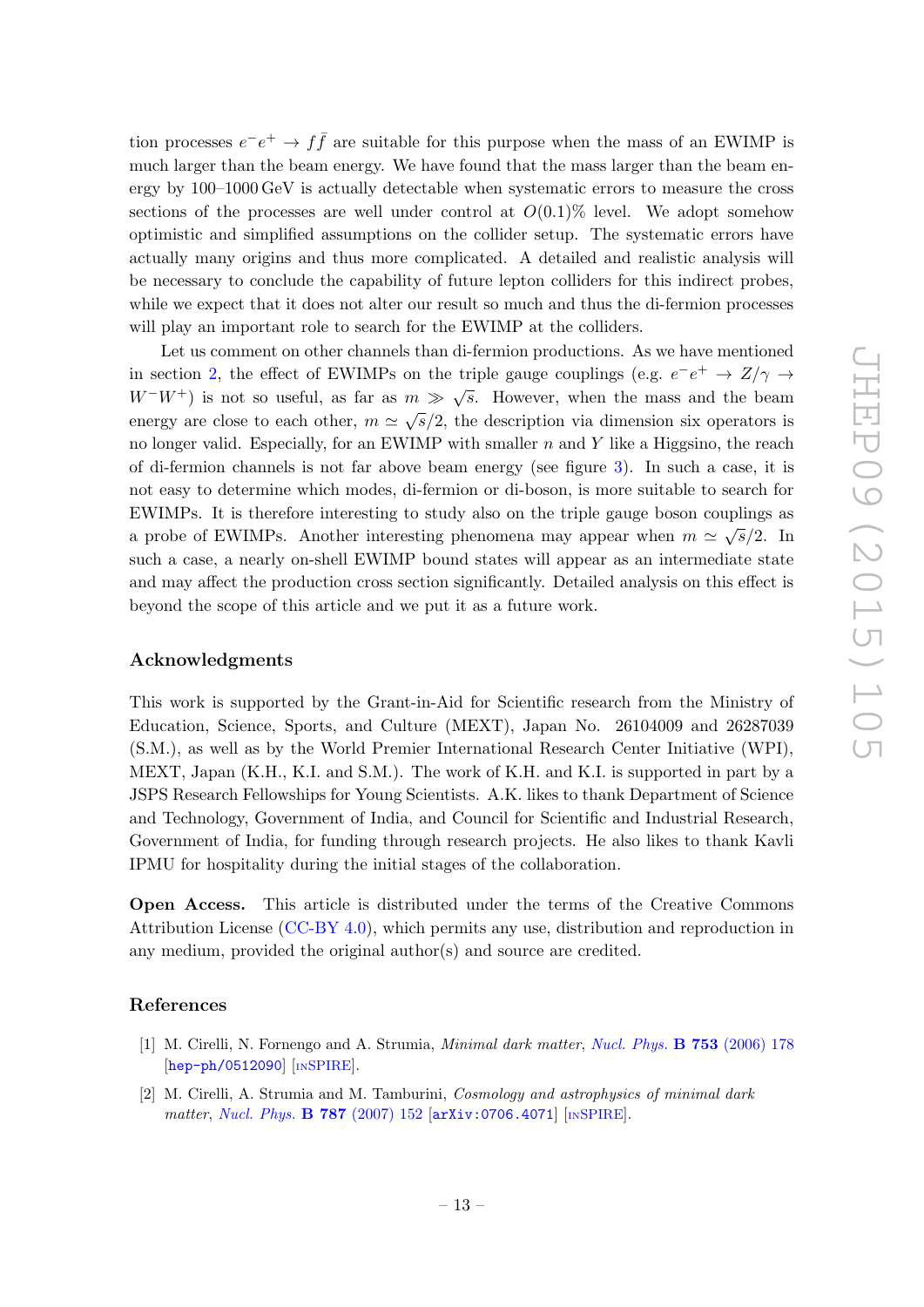- <span id="page-14-0"></span>[3] M. Cirelli and A. Strumia, *Minimal dark matter: model and results, [New J. Phys.](http://dx.doi.org/10.1088/1367-2630/11/10/105005)* **11** (2009) [105005](http://dx.doi.org/10.1088/1367-2630/11/10/105005) [[arXiv:0903.3381](http://arxiv.org/abs/0903.3381)] [IN[SPIRE](http://inspirehep.net/search?p=find+EPRINT+arXiv:0903.3381)].
- <span id="page-14-1"></span>[4] ATLAS collaboration, *Observation of a new particle in the search for the Standard Model* Higgs boson with the ATLAS detector at the LHC, [Phys. Lett.](http://dx.doi.org/10.1016/j.physletb.2012.08.020) **B** 716 (2012) 1 [[arXiv:1207.7214](http://arxiv.org/abs/1207.7214)] [IN[SPIRE](http://inspirehep.net/search?p=find+EPRINT+arXiv:1207.7214)].
- <span id="page-14-2"></span>[5] CMS collaboration, Observation of a new boson at a mass of 125 GeV with the CMS experiment at the LHC, [Phys. Lett.](http://dx.doi.org/10.1016/j.physletb.2012.08.021) **B** 716 (2012) 30  $\left[$ [arXiv:1207.7235](http://arxiv.org/abs/1207.7235) $\right]$   $\left[$ IN[SPIRE](http://inspirehep.net/search?p=find+EPRINT+arXiv:1207.7235).
- <span id="page-14-3"></span>[6] L. Randall and R. Sundrum, Out of this world supersymmetry breaking, [Nucl. Phys.](http://dx.doi.org/10.1016/S0550-3213(99)00359-4) B 557 [\(1999\) 79](http://dx.doi.org/10.1016/S0550-3213(99)00359-4) [[hep-th/9810155](http://arxiv.org/abs/hep-th/9810155)] [IN[SPIRE](http://inspirehep.net/search?p=find+EPRINT+hep-th/9810155)].
- <span id="page-14-4"></span>[7] G.F. Giudice, M.A. Luty, H. Murayama and R. Rattazzi, Gaugino mass without singlets, JHEP 12 [\(1998\) 027](http://dx.doi.org/10.1088/1126-6708/1998/12/027) [[hep-ph/9810442](http://arxiv.org/abs/hep-ph/9810442)] [IN[SPIRE](http://inspirehep.net/search?p=find+EPRINT+hep-ph/9810442)].
- <span id="page-14-5"></span>[8] J.A. Bagger, T. Moroi and E. Poppitz, Anomaly mediation in supergravity theories, [JHEP](http://dx.doi.org/10.1088/1126-6708/2000/04/009) 04 [\(2000\) 009](http://dx.doi.org/10.1088/1126-6708/2000/04/009) [[hep-th/9911029](http://arxiv.org/abs/hep-th/9911029)] [IN[SPIRE](http://inspirehep.net/search?p=find+EPRINT+hep-th/9911029)].
- [9] F. D'Eramo, J. Thaler and Z. Thomas, The two faces of anomaly mediation, [JHEP](http://dx.doi.org/10.1007/JHEP06(2012)151) 06 [\(2012\) 151](http://dx.doi.org/10.1007/JHEP06(2012)151) [[arXiv:1202.1280](http://arxiv.org/abs/1202.1280)] [IN[SPIRE](http://inspirehep.net/search?p=find+EPRINT+arXiv:1202.1280)].
- <span id="page-14-6"></span>[10] K. Harigaya and M. Ibe, Anomaly mediated gaugino mass and path-integral measure, [Phys.](http://dx.doi.org/10.1103/PhysRevD.90.085028) Rev. D 90 [\(2014\) 085028](http://dx.doi.org/10.1103/PhysRevD.90.085028) [[arXiv:1409.5029](http://arxiv.org/abs/1409.5029)] [IN[SPIRE](http://inspirehep.net/search?p=find+EPRINT+arXiv:1409.5029)].
- <span id="page-14-7"></span>[11] J.D. Wells, Implications of supersymmetry breaking with a little hierarchy between gauginos and scalars, [hep-ph/0306127](http://arxiv.org/abs/hep-ph/0306127) [IN[SPIRE](http://inspirehep.net/search?p=find+EPRINT+hep-ph/0306127)].
- [12] J.D. Wells, PeV-scale supersymmetry, Phys. Rev. D 71 [\(2005\) 015013](http://dx.doi.org/10.1103/PhysRevD.71.015013) [[hep-ph/0411041](http://arxiv.org/abs/hep-ph/0411041)] [IN[SPIRE](http://inspirehep.net/search?p=find+EPRINT+hep-ph/0411041)].
- [13] N. Arkani-Hamed and S. Dimopoulos, Supersymmetric unification without low energy supersymmetry and signatures for fine-tuning at the LHC, JHEP 06 [\(2005\) 073](http://dx.doi.org/10.1088/1126-6708/2005/06/073) [[hep-th/0405159](http://arxiv.org/abs/hep-th/0405159)] [IN[SPIRE](http://inspirehep.net/search?p=find+EPRINT+hep-th/0405159)].
- [14] G.F. Giudice and A. Romanino, *Split supersymmetry, [Nucl. Phys.](http://dx.doi.org/10.1016/j.nuclphysb.2004.11.048)* **B 699** (2004) 65 [*Erratum*  $ibid.$  **B** 706 (2005) 65]  $[hep-ph/0406088]$  $[hep-ph/0406088]$  $[hep-ph/0406088]$   $[$ IN[SPIRE](http://inspirehep.net/search?p=find+EPRINT+hep-ph/0406088)].
- [15] N. Arkani-Hamed, S. Dimopoulos, G.F. Giudice and A. Romanino, Aspects of split supersymmetry, [Nucl. Phys.](http://dx.doi.org/10.1016/j.nuclphysb.2004.12.026)  $\bf{B}$  709 (2005) 3 [[hep-ph/0409232](http://arxiv.org/abs/hep-ph/0409232)] [IN[SPIRE](http://inspirehep.net/search?p=find+EPRINT+hep-ph/0409232)].
- [16] N. Arkani-Hamed, S. Dimopoulos and S. Kachru, Predictive landscapes and new physics at a  $TeV$ , [hep-th/0501082](http://arxiv.org/abs/hep-th/0501082) [IN[SPIRE](http://inspirehep.net/search?p=find+EPRINT+hep-th/0501082)].
- <span id="page-14-8"></span>[17] M. Ibe, T. Moroi and T.T. Yanagida, *Possible Signals of Wino LSP at the Large Hadron* Collider, [Phys. Lett.](http://dx.doi.org/10.1016/j.physletb.2006.11.061) B 644 (2007) 355 [[hep-ph/0610277](http://arxiv.org/abs/hep-ph/0610277)] [IN[SPIRE](http://inspirehep.net/search?p=find+EPRINT+hep-ph/0610277)].
- <span id="page-14-9"></span>[18] Y. Okada, M. Yamaguchi and T. Yanagida, Upper bound of the lightest Higgs boson mass in the minimal supersymmetric standard model, [Prog. Theor. Phys.](http://dx.doi.org/10.1143/PTP.85.1) 85 (1991) 1  $\text{[nSPIRE]}$  $\text{[nSPIRE]}$  $\text{[nSPIRE]}$ .
- [19] Y. Okada, M. Yamaguchi and T. Yanagida, Renormalization group analysis on the Higgs mass in the softly broken supersymmetric standard model,  $Phys.$  Lett.  $\bf{B}$  262 (1991) 54 [IN[SPIRE](http://inspirehep.net/search?p=find+J+Phys.Lett.,B262,54)].
- [20] J.R. Ellis, G. Ridolfi and F. Zwirner, Radiative corrections to the masses of supersymmetric Higgs bosons, [Phys. Lett.](http://dx.doi.org/10.1016/0370-2693(91)90863-L)  $\bf{B}$  257 (1991) 83 [IN[SPIRE](http://inspirehep.net/search?p=find+J+Phys.Lett.,B257,83)].
- [21] H.E. Haber and R. Hempfling, Can the mass of the lightest Higgs boson of the minimal supersymmetric model be larger than  $m(Z)$ ?, [Phys. Rev. Lett.](http://dx.doi.org/10.1103/PhysRevLett.66.1815) 66 (1991) 1815 [IN[SPIRE](http://inspirehep.net/search?p=find+J+Phys.Rev.Lett.,66,1815)].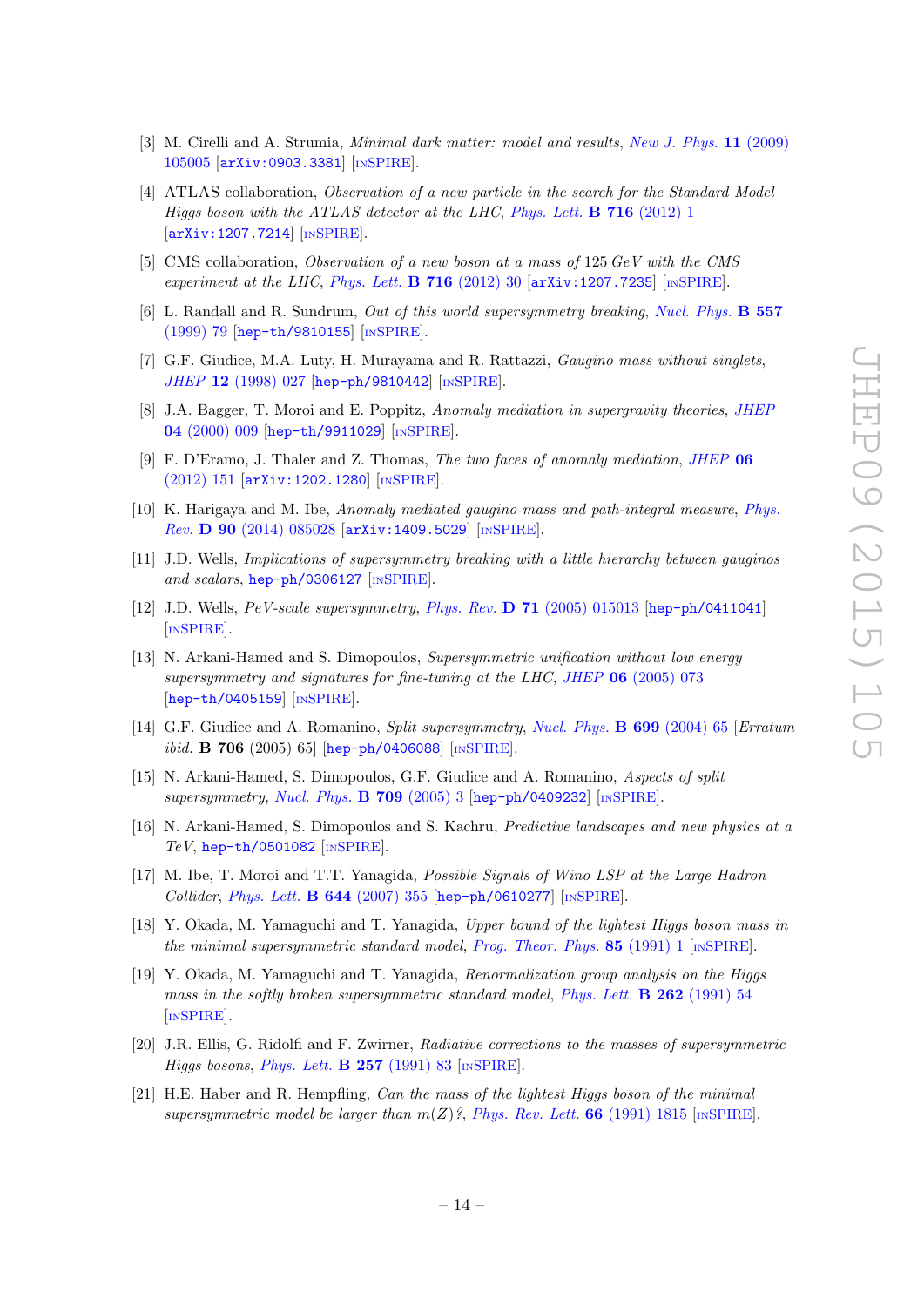- [22] J.R. Ellis, G. Ridolfi and F. Zwirner, On radiative corrections to supersymmetric Higgs boson masses and their implications for LEP searches, [Phys. Lett.](http://dx.doi.org/10.1016/0370-2693(91)90626-2) **B** 262 (1991) 477 [IN[SPIRE](http://inspirehep.net/search?p=find+J+Phys.Lett.,B262,477)].
- <span id="page-15-0"></span>[23] G.F. Giudice and A. Strumia, Probing high-scale and split supersymmetry with Higgs mass measurements, [Nucl. Phys.](http://dx.doi.org/10.1016/j.nuclphysb.2012.01.001)  $\bf{B}$  858 (2012) 63 [[arXiv:1108.6077](http://arxiv.org/abs/1108.6077)] [IN[SPIRE](http://inspirehep.net/search?p=find+EPRINT+arXiv:1108.6077)].
- <span id="page-15-1"></span>[24] L.J. Hall and Y. Nomura, *Spread supersymmetry, JHEP* 01 [\(2012\) 082](http://dx.doi.org/10.1007/JHEP01(2012)082) [[arXiv:1111.4519](http://arxiv.org/abs/1111.4519)] [IN[SPIRE](http://inspirehep.net/search?p=find+EPRINT+arXiv:1111.4519)].
- [25] L.J. Hall, Y. Nomura and S. Shirai, Spread supersymmetry with Wino LSP: gluino and dark matter signals, JHEP 01 [\(2013\) 036](http://dx.doi.org/10.1007/JHEP01(2013)036) [[arXiv:1210.2395](http://arxiv.org/abs/1210.2395)] [IN[SPIRE](http://inspirehep.net/search?p=find+EPRINT+arXiv:1210.2395)].
- [26] M. Ibe and T.T. Yanagida, The lightest Higgs boson mass in pure gravity mediation model, [Phys. Lett.](http://dx.doi.org/10.1016/j.physletb.2012.02.034) **B 709** (2012) 374 [[arXiv:1112.2462](http://arxiv.org/abs/1112.2462)] [IN[SPIRE](http://inspirehep.net/search?p=find+EPRINT+arXiv:1112.2462)].
- [27] M. Ibe, S. Matsumoto and T.T. Yanagida, Pure gravity mediation with  $m_{3/2} = 10$ –100 TeV, Phys. Rev. D 85 [\(2012\) 095011](http://dx.doi.org/10.1103/PhysRevD.85.095011) [[arXiv:1202.2253](http://arxiv.org/abs/1202.2253)] [IN[SPIRE](http://inspirehep.net/search?p=find+EPRINT+arXiv:1202.2253)].
- [28] A. Arvanitaki, N. Craig, S. Dimopoulos and G. Villadoro, Mini-split, JHEP 02 [\(2013\) 126](http://dx.doi.org/10.1007/JHEP02(2013)126) [[arXiv:1210.0555](http://arxiv.org/abs/1210.0555)] [IN[SPIRE](http://inspirehep.net/search?p=find+EPRINT+arXiv:1210.0555)].
- [29] N. Arkani-Hamed, A. Gupta, D.E. Kaplan, N. Weiner and T. Zorawski, Simply unnatural supersymmetry,  $arXiv:1212.6971$  [IN[SPIRE](http://inspirehep.net/search?p=find+EPRINT+arXiv:1212.6971)].
- <span id="page-15-2"></span>[30] Y. Nomura and S. Shirai, Supersymmetry from typicality: TeV-scale gauginos and PeV-scale squarks and sleptons, [Phys. Rev. Lett.](http://dx.doi.org/10.1103/PhysRevLett.113.111801) 113 (2014) 111801 [[arXiv:1407.3785](http://arxiv.org/abs/1407.3785)] [IN[SPIRE](http://inspirehep.net/search?p=find+EPRINT+arXiv:1407.3785)].
- <span id="page-15-3"></span>[31] J.L. Feng, K.T. Matchev and T. Moroi, Multi-TeV scalars are natural in minimal supergravity, [Phys. Rev. Lett.](http://dx.doi.org/10.1103/PhysRevLett.84.2322) 84 (2000) 2322 [[hep-ph/9908309](http://arxiv.org/abs/hep-ph/9908309)] [IN[SPIRE](http://inspirehep.net/search?p=find+EPRINT+hep-ph/9908309)].
- [32] J.L. Feng, K.T. Matchev and T. Moroi, Focus points and naturalness in supersymmetry, Phys. Rev. D 61 [\(2000\) 075005](http://dx.doi.org/10.1103/PhysRevD.61.075005) [[hep-ph/9909334](http://arxiv.org/abs/hep-ph/9909334)] [IN[SPIRE](http://inspirehep.net/search?p=find+EPRINT+hep-ph/9909334)].
- <span id="page-15-4"></span>[33] J.L. Feng, K.T. Matchev and F. Wilczek, Neutralino dark matter in focus point supersymmetry, [Phys. Lett.](http://dx.doi.org/10.1016/S0370-2693(00)00512-8) B 482 (2000) 388 [[hep-ph/0004043](http://arxiv.org/abs/hep-ph/0004043)] [IN[SPIRE](http://inspirehep.net/search?p=find+EPRINT+hep-ph/0004043)].
- <span id="page-15-5"></span>[34] J. Hisano, D. Kobayashi, N. Mori and E. Senaha, Effective interaction of electroweak-interacting dark matter with Higgs boson and its phenomenology, [Phys. Lett.](http://dx.doi.org/10.1016/j.physletb.2015.01.012) B 742 [\(2015\) 80](http://dx.doi.org/10.1016/j.physletb.2015.01.012) [[arXiv:1410.3569](http://arxiv.org/abs/1410.3569)] [IN[SPIRE](http://inspirehep.net/search?p=find+EPRINT+arXiv:1410.3569)].
- <span id="page-15-6"></span>[35] N. Nagata and S. Shirai, Electroweakly-interacting dirac dark matter, [Phys. Rev.](http://dx.doi.org/10.1103/PhysRevD.91.055035) D 91 [\(2015\) 055035](http://dx.doi.org/10.1103/PhysRevD.91.055035) [[arXiv:1411.0752](http://arxiv.org/abs/1411.0752)] [IN[SPIRE](http://inspirehep.net/search?p=find+EPRINT+arXiv:1411.0752)].
- <span id="page-15-7"></span>[36] M.R. Buckley, L. Randall and B. Shuve, LHC searches for non-chiral weakly charged multiplets, JHEP 05 [\(2011\) 097](http://dx.doi.org/10.1007/JHEP05(2011)097) [[arXiv:0909.4549](http://arxiv.org/abs/0909.4549)] [IN[SPIRE](http://inspirehep.net/search?p=find+EPRINT+arXiv:0909.4549)].
- [37] S. Asai, T. Moroi, K. Nishihara and T.T. Yanagida, Testing the anomaly mediation at the LHC, [Phys. Lett.](http://dx.doi.org/10.1016/j.physletb.2007.06.080) **B 653** (2007) 81 [[arXiv:0705.3086](http://arxiv.org/abs/0705.3086)] [IN[SPIRE](http://inspirehep.net/search?p=find+EPRINT+arXiv:0705.3086)].
- [38] S. Asai, T. Moroi and T.T. Yanagida, Test of anomaly mediation at the LHC, [Phys. Lett.](http://dx.doi.org/10.1016/j.physletb.2008.05.019) B 664 [\(2008\) 185](http://dx.doi.org/10.1016/j.physletb.2008.05.019) [[arXiv:0802.3725](http://arxiv.org/abs/0802.3725)] [IN[SPIRE](http://inspirehep.net/search?p=find+EPRINT+arXiv:0802.3725)].
- [39] S. Asai, Y. Azuma, O. Jinnouchi, T. Moroi, S. Shirai and T.T. Yanagida, Mass measurement of the decaying bino at the LHC, [Phys. Lett.](http://dx.doi.org/10.1016/j.physletb.2009.01.045)  $\bf{B}$  672 (2009) 339 [[arXiv:0807.4987](http://arxiv.org/abs/0807.4987)] [IN[SPIRE](http://inspirehep.net/search?p=find+EPRINT+arXiv:0807.4987)].
- [40] ATLAS collaboration, Search for charginos nearly mass-degenerate with the lightest neutralino based on a disappearing-track signature in pp collisions at  $\sqrt{s} = 8 \text{ TeV}$  with the ATLAS detector, Phys. Rev. D 88 [\(2013\) 112006](http://dx.doi.org/10.1103/PhysRevD.88.112006http://dx.doi.org/10.1103/PhysRevD.88.112006)  $arXiv:1310.3675$  [IN[SPIRE](http://inspirehep.net/search?p=find+EPRINT+arXiv:1310.3675)].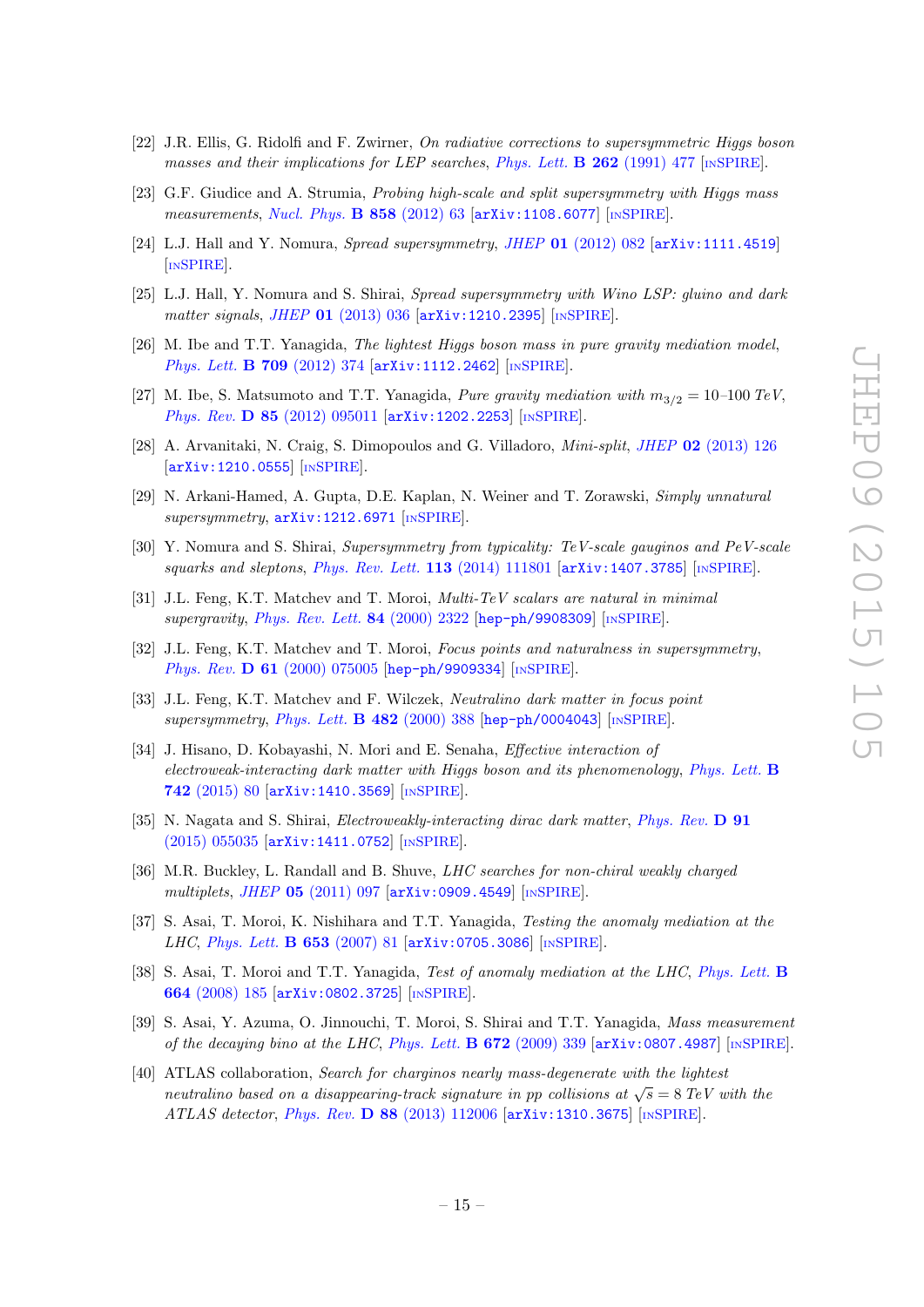- <span id="page-16-0"></span>[41] CMS collaboration, Search for disappearing tracks in proton-proton collisions at  $\sqrt{s} = 8$ TeV, JHEP 01 [\(2015\) 096](http://dx.doi.org/10.1007/JHEP01(2015)096) [[arXiv:1411.6006](http://arxiv.org/abs/1411.6006)] [IN[SPIRE](http://inspirehep.net/search?p=find+EPRINT+arXiv:1411.6006)].
- <span id="page-16-1"></span>[42] Z. Han, G.D. Kribs, A. Martin and A. Menon, Hunting quasidegenerate Higgsinos, [Phys.](http://dx.doi.org/10.1103/PhysRevD.89.075007) Rev. D 89 [\(2014\) 075007](http://dx.doi.org/10.1103/PhysRevD.89.075007) [[arXiv:1401.1235](http://arxiv.org/abs/1401.1235)] [IN[SPIRE](http://inspirehep.net/search?p=find+EPRINT+arXiv:1401.1235)].
- <span id="page-16-2"></span>[43] ALEPH collaboration, A. Heister et al., Search for charginos nearly mass degenerate with the lightest neutralino in  $e^+e^-$  collisions at center-of-mass energies up to 209 GeV, [Phys.](http://dx.doi.org/10.1016/S0370-2693(02)01584-8) Lett. **B 533** [\(2002\) 223](http://dx.doi.org/10.1016/S0370-2693(02)01584-8) [[hep-ex/0203020](http://arxiv.org/abs/hep-ex/0203020)] [IN[SPIRE](http://inspirehep.net/search?p=find+EPRINT+hep-ex/0203020)].
- <span id="page-16-3"></span>[44] A. Birkedal, K. Matchev and M. Perelstein, Dark matter at colliders: a model independent approach, Phys. Rev. D 70 [\(2004\) 077701](http://dx.doi.org/10.1103/PhysRevD.70.077701) [[hep-ph/0403004](http://arxiv.org/abs/hep-ph/0403004)]  $\text{lnSPIRE}$  $\text{lnSPIRE}$  $\text{lnSPIRE}$ ].
- <span id="page-16-4"></span>[45] M. Berggren et al., *Tackling light higgsinos at the ILC, [Eur. Phys. J.](http://dx.doi.org/10.1140/epjc/s10052-013-2660-y)* **C 73** (2013) 2660 [[arXiv:1307.3566](http://arxiv.org/abs/1307.3566)] [IN[SPIRE](http://inspirehep.net/search?p=find+EPRINT+arXiv:1307.3566)].
- <span id="page-16-5"></span>[46] J.F. Gunion and S. Mrenna, Probing models with near degeneracy of the chargino and LSP at a linear  $e^+e^-$  collider, *Phys. Rev.* **D 64** [\(2001\) 075002](http://dx.doi.org/10.1103/PhysRevD.64.075002) [[hep-ph/0103167](http://arxiv.org/abs/hep-ph/0103167)] [IN[SPIRE](http://inspirehep.net/search?p=find+EPRINT+hep-ph/0103167)].
- <span id="page-16-9"></span>[47] D.K. Ghosh, P. Roy and S. Roy, *Linear collider signal of a Wino LSP in anomaly mediated* scenarios, JHEP 08 [\(2000\) 031](http://dx.doi.org/10.1088/1126-6708/2000/08/031) [[hep-ph/0004127](http://arxiv.org/abs/hep-ph/0004127)] [IN[SPIRE](http://inspirehep.net/search?p=find+EPRINT+hep-ph/0004127)].
- <span id="page-16-10"></span>[48] D.K. Ghosh, A. Kundu, P. Roy and S. Roy, Characteristic wino signals in a linear collider from anomaly mediated supersymmetry breaking, Phys. Rev.  $\bf{D} 64$  [\(2001\) 115001](http://dx.doi.org/10.1103/PhysRevD.64.115001) [[hep-ph/0104217](http://arxiv.org/abs/hep-ph/0104217)] [IN[SPIRE](http://inspirehep.net/search?p=find+EPRINT+hep-ph/0104217)].
- <span id="page-16-6"></span>[49] B. Henning, X. Lu and H. Murayama, How to use the Standard Model effective field theory, [arXiv:1412.1837](http://arxiv.org/abs/1412.1837) [IN[SPIRE](http://inspirehep.net/search?p=find+EPRINT+arXiv:1412.1837)].
- <span id="page-16-7"></span>[50] CLIC Physics Working Group collaboration, E. Accomando et al., Physics at the CLIC multi-TeV linear collider, [hep-ph/0412251](http://arxiv.org/abs/hep-ph/0412251)  $[NSPIRE]$  $[NSPIRE]$  $[NSPIRE]$ .
- <span id="page-16-8"></span>[51] M. Baak et al., Working group report: precision study of electroweak interactions, [arXiv:1310.6708](http://arxiv.org/abs/1310.6708) [IN[SPIRE](http://inspirehep.net/search?p=find+EPRINT+arXiv:1310.6708)].
- <span id="page-16-11"></span>[52] N. Nagata and S. Shirai, *Higgsino dark matter in high-scale supersymmetry, JHEP* 01 [\(2015\)](http://dx.doi.org/10.1007/JHEP01(2015)029) [029](http://dx.doi.org/10.1007/JHEP01(2015)029) [[arXiv:1410.4549](http://arxiv.org/abs/1410.4549)] [IN[SPIRE](http://inspirehep.net/search?p=find+EPRINT+arXiv:1410.4549)].
- <span id="page-16-12"></span>[53] M.E. Peskin and T. Takeuchi, Estimation of oblique electroweak corrections, [Phys. Rev.](http://dx.doi.org/10.1103/PhysRevD.46.381) D 46 [\(1992\) 381](http://dx.doi.org/10.1103/PhysRevD.46.381) [IN[SPIRE](http://inspirehep.net/search?p=find+J+Phys.Rev.,D46,381)].
- <span id="page-16-13"></span>[54] I. Maksymyk, C.P. Burgess and D. London, *Beyond S. T and U. [Phys. Rev.](http://dx.doi.org/10.1103/PhysRevD.50.529)* **D** 50 (1994) 529 [[hep-ph/9306267](http://arxiv.org/abs/hep-ph/9306267)] [IN[SPIRE](http://inspirehep.net/search?p=find+EPRINT+hep-ph/9306267)].
- <span id="page-16-14"></span>[55] R. Barbieri, A. Pomarol, R. Rattazzi and A. Strumia, Electroweak symmetry breaking after LEP-1 and LEP-2, [Nucl. Phys.](http://dx.doi.org/10.1016/j.nuclphysb.2004.10.014)  $B$  703 (2004) 127 [[hep-ph/0405040](http://arxiv.org/abs/hep-ph/0405040)] [IN[SPIRE](http://inspirehep.net/search?p=find+EPRINT+hep-ph/0405040)].
- <span id="page-16-15"></span>[56] S.P. Martin, K. Tobe and J.D. Wells, Virtual effects of light gauginos and higgsinos: a precision electroweak analysis of split supersymmetry, Phys. Rev. D 71 [\(2005\) 073014](http://dx.doi.org/10.1103/PhysRevD.71.073014) [[hep-ph/0412424](http://arxiv.org/abs/hep-ph/0412424)] [IN[SPIRE](http://inspirehep.net/search?p=find+EPRINT+hep-ph/0412424)].
- <span id="page-16-16"></span>[57] T. Behnke et al., The International Linear Collider technical design report — Volume 1: executive summary,  $arXiv:1306.6327$  [IN[SPIRE](http://inspirehep.net/search?p=find+EPRINT+arXiv:1306.6327)].
- [58] H. Baer et al., The International Linear Collider technical design report Volume 2:  $physics, arXiv:1306.6352$  $physics, arXiv:1306.6352$  [IN[SPIRE](http://inspirehep.net/search?p=find+EPRINT+arXiv:1306.6352)].
- [59] C. Adolphsen et al., The International Linear Collider technical design report Volume 3.i: accelerator  $\mathcal{B}$  in the technical design phase,  $arXiv:1306.6353$  [IN[SPIRE](http://inspirehep.net/search?p=find+EPRINT+arXiv:1306.6353)].